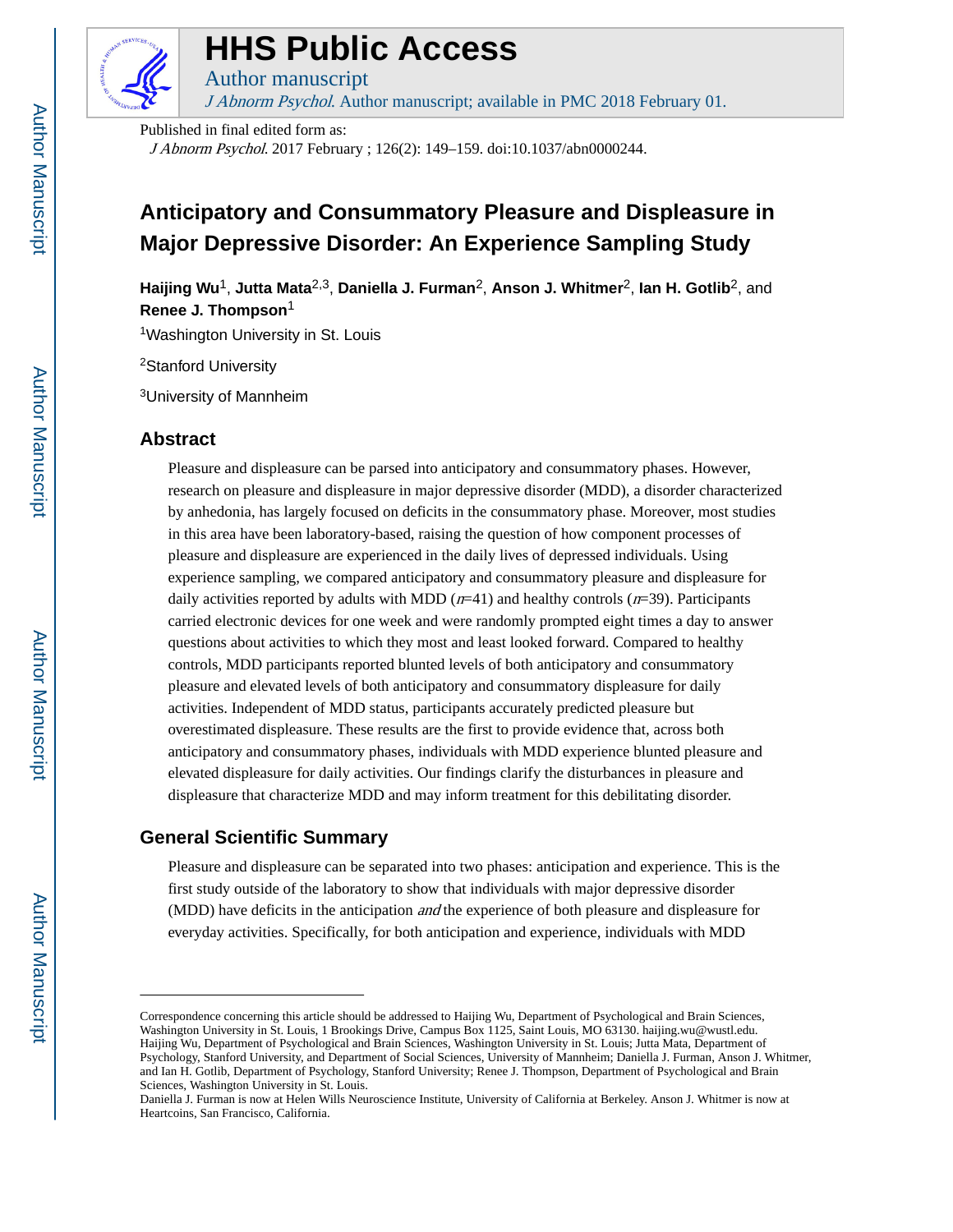reported blunted pleasure and elevated displeasure when compared to reports from healthy individuals.

#### **Keywords**

major depressive disorder; pleasure; displeasure; anticipatory; consummatory

Anhedonia is a cardinal symptom of major depressive disorder (MDD; American Psychiatric Association, 2013). It is frequently defined as the reduced ability to experience pleasure from activities that are usually rewarding, such as hobbies or social interactions. Researchers have argued that the experience of pleasure can be parsed into two distinct phases: anticipation of reward (i.e., anticipatory pleasure) and consumption of reward (i.e., consummatory pleasure; Berridge & Robinson, 2003; Gilbert & Wilson, 2007; Schultz, 2002). Anticipatory pleasure involves the prediction of pleasure from future reward and the experience of pleasure associated with a positive prediction; in contrast, consummatory pleasure involves the in-the-moment experience of pleasure in the presence of reward (Gard, Kring, Gard, Horan, & Green, 2007; Kring & Caponigro, 2010). This temporal distinction has led researchers to refine assessments of anhedonia (Gard, Gard, Kring, & John, 2006) and increase our understanding of anhedonia in other psychological disorders. For example, schizophrenia appears to be characterized by deficits in anticipatory, but not in consummatory, pleasure (Barch, Pagliaccio, & Luking, 2015; Kring & Elis, 2013). Although the importance of such a distinction in depression has been emphasized (Treadway & Zald, 2011), research is needed to compare anticipatory and consummatory pleasure in individuals diagnosed with MDD.

In the broader psychological literature, pleasure has been treated as a dimension of positive emotion, and specifically as one end of the pleasure-displeasure (i.e., valence) axis in a dimensional classification of emotions (e.g., Russell, 1980). As such, anticipatory pleasure has been studied in the context of affective forecasting, in which people predict how they will feel during future positive outcomes (Wilson & Gilbert, 2003). Similarly, consummatory pleasure has been examined in the context of emotional reactivity, in which people's emotional experiences change in response to positive stimuli or events. Below we summarize findings from the emotion and reward literatures, as they relate to pleasure in MDD.

## **Anticipatory and Consummatory Pleasure in MDD**

Previous research on anhedonia in MDD has largely focused on consummatory pleasure. For example, almost all self-report measures of anhedonia only assess deficits in consummatory pleasure (Treadway & Zald, 2011; for exception see Gard et al., 2006). Compared to healthy controls, people with MDD self-report lower levels of consummatory pleasure (Berlin, Givry-Steiner, Lecrubier, & Puech, 1998; Fawcett, Clark, Scheftner, & Gibbons, 1983; Nakonezny, Carmody, Morris, Kurian, & Trivedi, 2010), have blunted emotional reactivity to positive stimuli in the laboratory (Bylsma, Morris, & Rottenberg, 2008 for a metaanalysis), and appraise experiences in daily life as less pleasant (Barge-Schaapveld, Nicolson, Berkhof, & deVries, 1999; Bylsma, Taylor-Clift, & Rottenberg, 2011; Peeters,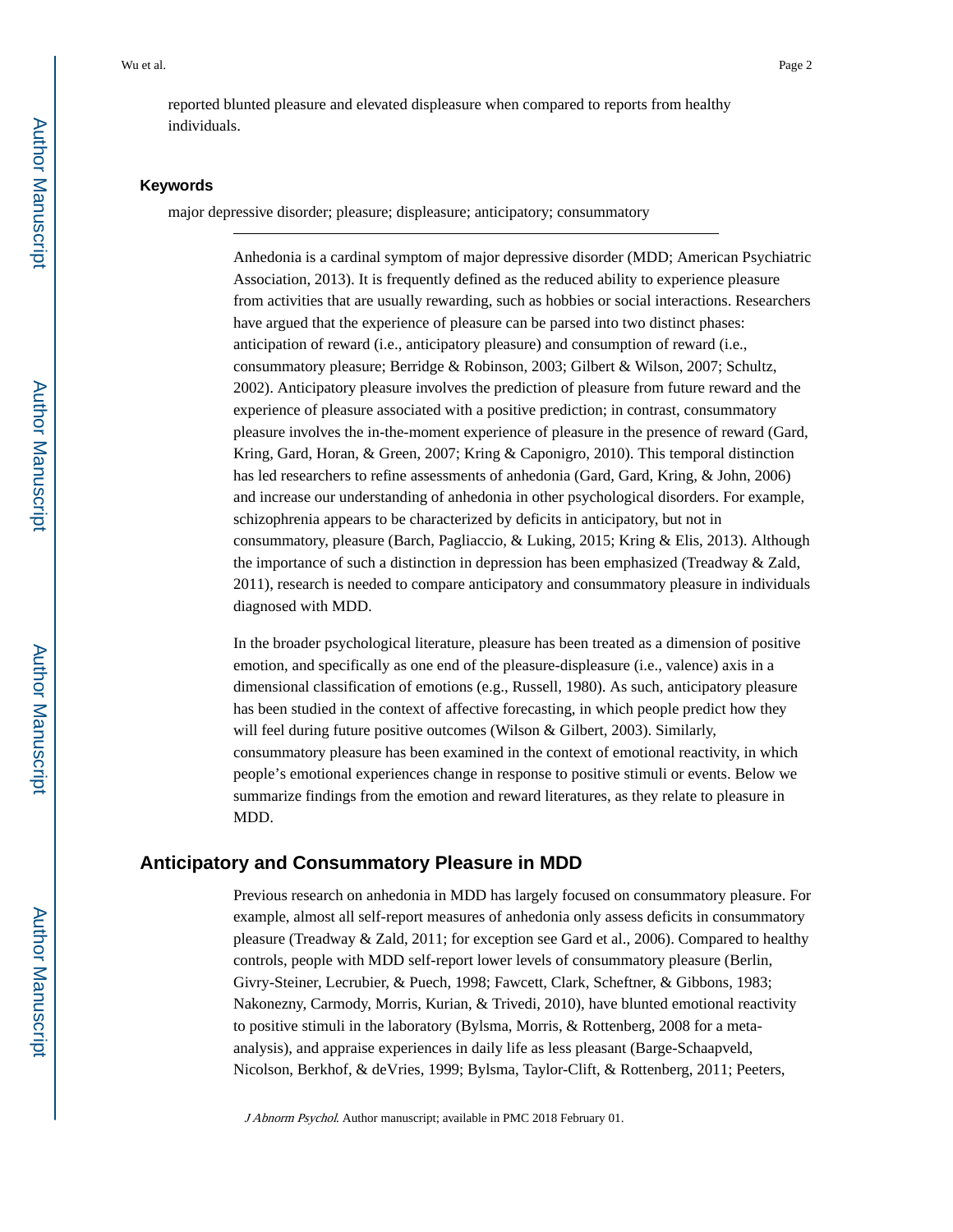Nicolson, Berkhof, Delespaul, & deVries, 2003). Furthermore, compared to healthy controls, people with MDD consistently show reduced caudate activation during reward consumption in functional imaging studies (Zhang, Chang, Guo, Zhang, & Wang, 2013 for a meta-analysis), which could be associated with deficits in the experience of consummatory pleasure. Overall, these findings provide evidence that consummatory pleasure is blunted in MDD.

Although less is known about anticipatory pleasure in MDD, a small number of studies suggest that this is also blunted. For example, compared to healthy controls, people with MDD self-report lower levels of anticipatory pleasure (Sherdell, Waugh, & Gotlib, 2012). They also anticipate positive experiences in their future to be less pleasant (MacLeod  $\&$ Byrne, 1996; MacLeod & Salaminiou, 2001), exhibit blunted emotional reactivity to anticipated reward (McFarland & Klein, 2009), and are less motivated to pursue reward (Treadway, Bossaller, Shelton, & Zald, 2012). Compared to healthy controls, people with MDD show reduced caudate activation during reward anticipation (Zhang et al., 2013 for a meta-analysis). Thus, MDD appears to be associated with deficits in anticipatory pleasure.

## **Anticipatory and Consummatory Displeasure in MDD**

Importantly, blunted emotional reactivity in MDD may not be specific to positive experiences or manifest exclusively as lower levels of pleasure. It may also apply to displeasure, a dimension of negative emotion (Russell, 1980), which can be elicited from unpleasant experiences such as punishment (Gray, 1990). With respect to the consummatory phase, emotion context insensitivity theory (Rottenberg, Gross, & Gotlib, 2005) posits that MDD is characterized by blunted emotional reactivity that is valence-independent: people with MDD may experience reduced pleasure for positive experiences and reduced displeasure for negative experiences. Support for this theory has been mixed. On the one hand, laboratory-based studies have found that, compared to healthy controls, people with MDD have blunted emotional reactivity to both positive and negative stimuli (Bylsma et al., 2008 for a meta-analysis). On the other hand, naturalistic studies show equivocal findings for emotional reactivity to daily experiences in MDD. In addition, these studies show that people with MDD appraise daily experiences as more unpleasant than do healthy controls (Bylsma et al., 2011; Myin-Germeys et al., 2003; Peeters et al., 2003; Thompson et al., 2012), suggesting that they experience elevated levels of consummatory displeasure.

Although the avoidance of anticipated negative experiences is posited to maintain MDD (Trew, 2011), few studies have examined anticipatory displeasure in MDD. In the laboratory, people with MDD either do not differ from healthy controls (Knutson, Bhanji, Cooney, Atlas, & Gotlib, 2008; McFarland & Klein, 2009) or show blunted reactivity during anticipated punishment (Furman & Gotlib, 2016). Studies on anticipatory displeasure in daily life show a different pattern of findings: depressive symptoms have been associated with higher anticipated negative affect for daily events (Hoerger, Quirk, Chapman, & Duberstein, 2012; Wenze, Gunthert, Ahrens, & Taylor Bos, 2013; Wenze, Gunthert, & German, 2012). This could suggest that MDD is associated with elevated levels of anticipatory displeasure in daily life, but studies on naturalistic contexts have not yet been conducted with clinical samples.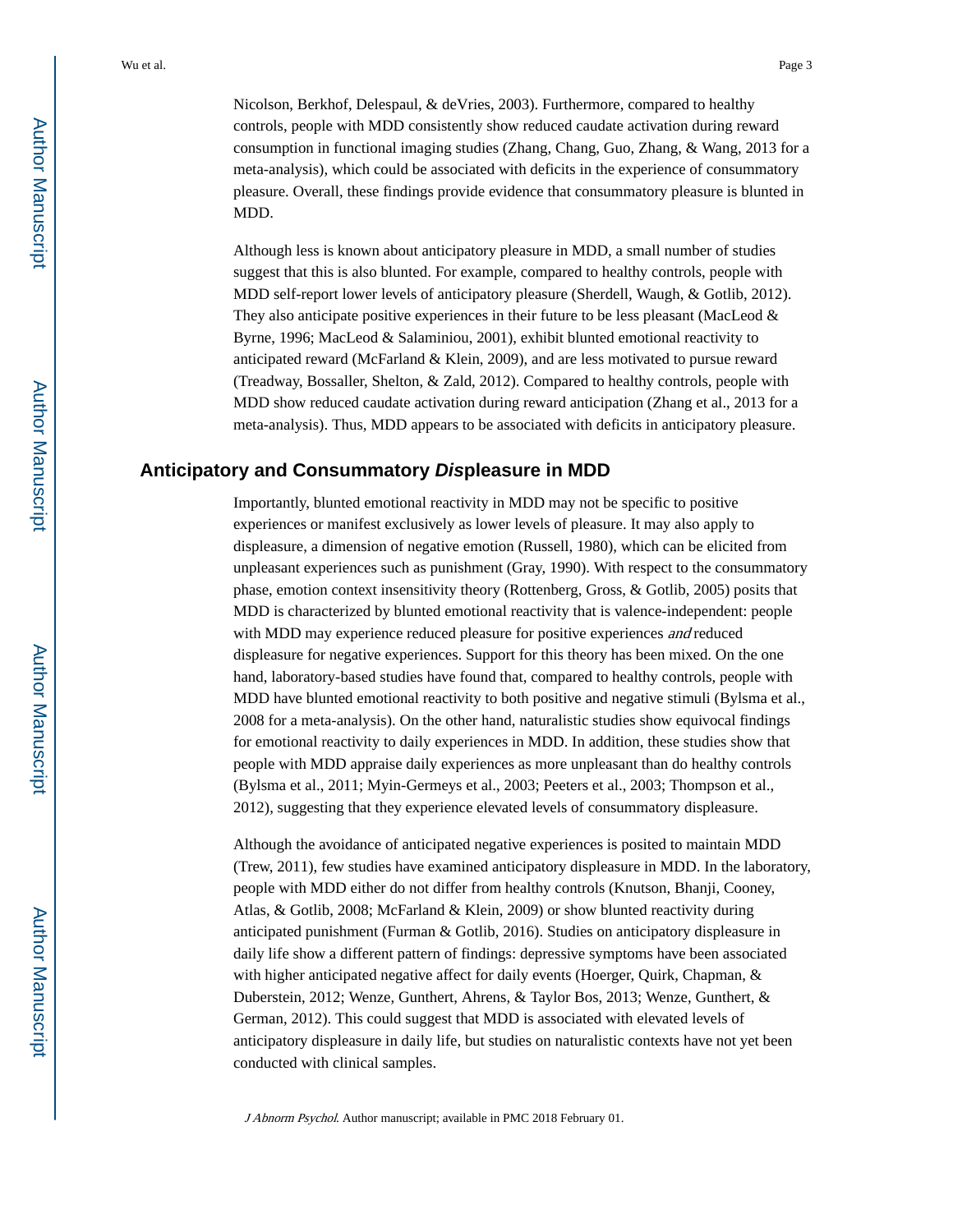## **Accuracy of Anticipatory Pleasure and Displeasure Predictions in MDD**

Because anticipating future states may influence subsequent actions (Trew, 2011), it is critical to consider the accuracy of anticipatory pleasure and displeasure predictions. A robust finding in the affective forecasting literature is that people overestimate the impact of future experiences on their affect, predicting higher intensities of positive and negative affect for positive and negative experiences, respectively (Wilson & Gilbert, 2005). Accuracy of predictions has not yet been examined in individuals with current MDD, but one study has examined individuals whose MDD was in remission. Compared to healthy controls, people with remitted MDD were similarly accurate in their predictions of positive and negative affect (Thompson et al., 2016). Findings from studies assessing the relation of accuracy to depressive symptoms have been mixed. Depressive symptoms have been associated with both more accurate (Chentsova-Dutton & Hanley, 2010; Wenze et al., 2012) and less accurate (Hoerger et al., 2012; Yuan & Kring, 2009) predictions of positive affect; depressive symptoms have also been associated with less accurate (Hoerger et al., 2012; Wenze et al., 2012), as well as equally accurate (Yuan & Kring, 2009) predictions of negative affect. Research with participants with current MDD may elucidate the relation between accuracy and depression, as greater depressive severity could have a stronger impact on the accuracy of both pleasure and displeasure predictions.

## **The Current Study**

In the current study we used experience sampling, the repeated sampling of experiences in daily life, to compare anticipatory and consummatory pleasure and displeasure for daily activities reported by clinically depressed and healthy control samples. Specifically, for anticipatory pleasure and displeasure, we focused on the prediction of future experiences, which allowed us to address whether individuals with MDD are less accurate in their predictions than are healthy controls. Experience sampling can provide insight into how much people positively and negatively anticipate activities in daily life, while reducing the impact of negatively-biased retrospective recall that characterizes individuals with MDD (Gotlib & Joormann, 2010), making it a particularly valuable tool in studying anticipatory and consummatory phases of pleasure and displeasure. It allowed us to investigate, for the first time, whether individuals with MDD, compared to healthy controls, report elevated anticipatory displeasure in daily life. It also enabled us to determine whether findings from laboratory-based studies of anticipatory and consummatory pleasure in MDD generalize to real life. No study to date has used experience sampling to examine anticipatory and consummatory pleasure or displeasure in MDD.

For pleasure, we hypothesized that, compared to healthy controls, participants with MDD would report blunted levels of anticipatory and consummatory pleasure in daily life. For displeasure, we hypothesized that, compared to healthy controls, participants with MDD would report elevated levels of anticipatory and consummatory displeasure in daily life, a finding that would be consistent with other naturalistic studies. Finally, for *accuracy*, we hypothesized that, independent of MDD status, participants would report higher levels of pleasure and displeasure during anticipation than during consumption of the same activities, reflecting the effect that people overestimate the amount of pleasure and displeasure they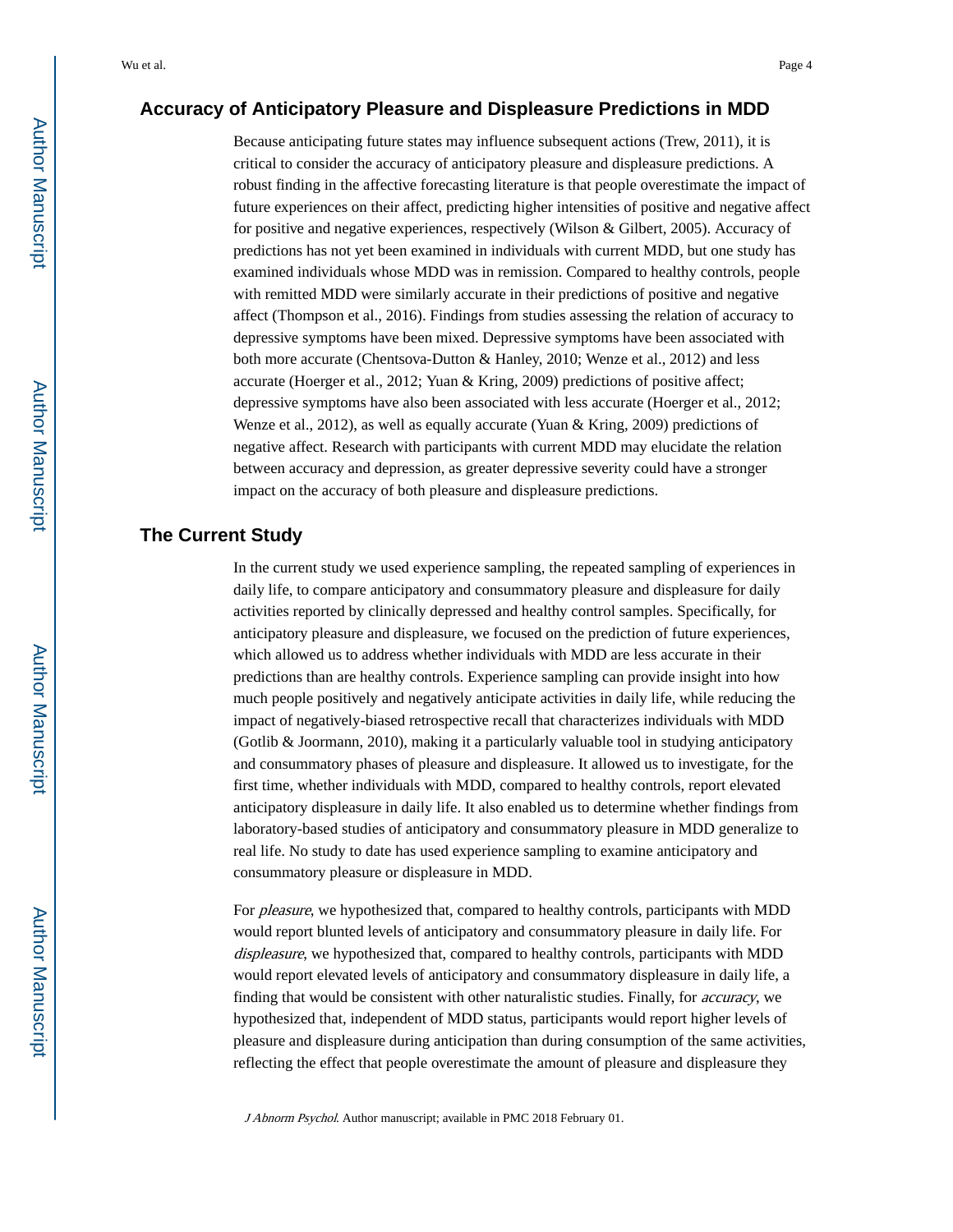will experience. Because we did not have hypotheses about group differences in the accuracy of anticipatory pleasure and displeasure predictions, those analyses were exploratory. Through repeated sampling of participants' experiences in daily life, we aimed to clarify the nature and directionality of accuracy of predictions in MDD.

## **Method**

## **Participants**

Participants were 86 adults between 18–55 years of age recruited for a broader study on depression from the surrounding communities of Stanford, California, through advertisements posted online and at local agencies and businesses. The final sample comprised 80 participants after excluding six participants because of equipment failure  $(n=4)$  or non-compliance (i.e., carrying the device for fewer than five days;  $n=2$ ). All participants were fluent English speakers. Individuals were eligible for the study if they could safely undergo functional magnetic resonance imaging. Exclusion criteria included a history of severe head injury, severe learning disorder, current substance abuse or dependence, and current psychotic symptoms. Further exclusion criteria included several factors that affect levels of circulating cytokines (e.g., BMI above 35, current use of immunosuppressants), which were relevant to other research questions examined in the parent study. Based on the Structured Clinical Interview for DSM-IV Axis I Disorders (SCID-I; First, Spitzer, Gibbon, & Williams, 2001), 41 participants were diagnosed with current MDD as the principal (i.e., most severe) diagnosis, and 39 participants were classified as healthy controls (CTL) without any current or past mental health disorders.

## **Procedure**

During their first session, participants were administered the SCID-I by graduate and postbaccalaureate students who had received extensive training. Diagnostic reliability was assessed by randomly selecting and re-rating 25% of the recorded interviews. Interrater reliability for an MDD diagnosis was excellent in this sample  $(k=1.00)$ . In addition, our team has achieved excellent interrater reliability for a major depressive episode (MDE;  $k=93$ ) and for classifying participants as nonpsychiatric controls  $(k=92;$  Levens & Gotlib, 2010, 2015). Eligible participants returned to the laboratory for a second session to complete computer tasks and self-report measures. At the end of the session, they were instructed on the experience sampling protocol, which included a full practice trial.

Participants carried a handheld electronic device (Palm Pilot z22) that was programmed using Experience Sampling Program 4.0 (Barrett & Feldman Barrett, 2000). They were prompted with a tone to complete a survey that first assessed consummatory ratings followed by anticipatory ratings (see below). Prompts occurred eight times each day between 10 a.m. and 10 p.m., at random times within eight 90-minute windows each day; thus, prompts could occur as little as two minutes or as much as 180 minutes apart. The mean time between prompts was 94.2 minutes ( $SD = 39.6$ ). Participants had five minutes to respond to each prompt. The majority of participants carried the device for seven or eight days and were prompted 56 times. Participants provided informed consent and were compensated for their participation, with an extra incentive for responding to more than 90%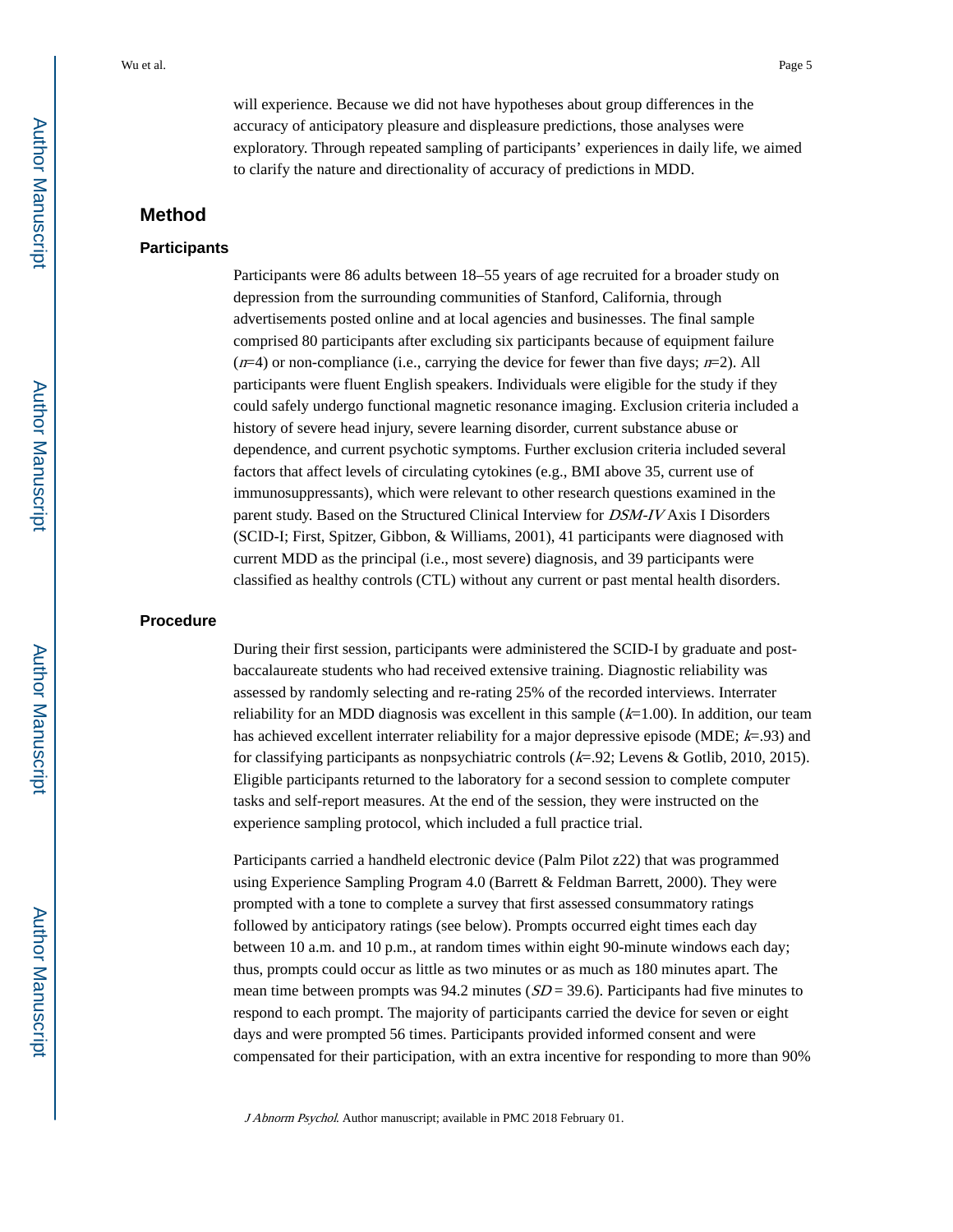of the prompts. The protocol was approved by the Institutional Review Board at Stanford University.

#### **Measures**

**Anticipatory pleasure and displeasure—**To assess anticipatory pleasure, at each prompt we asked participants to indicate what they were most looking forward to doing in the next 1–2 hours. To do so, they chose from the following list of options: Work/school/ study; media/TV/Internet; conversation/socializing; errands/chores; hobby (not physical activity); physical activity; eating/drinking; other; and nothing in particular. To assess anticipatory displeasure, at each prompt we asked participants to indicate what they were least looking forward to doing in the next 1-2 hours. To do so, they chose from a slightly different list of options: Work/school/study; commuting; conversation/socializing; errands/ chores; being alone/bored/not having plans; physical activity; eating/drinking; other; and nothing in particular. Thus, participants had the option of indicating that they were not (most or least) looking forward to an activity by choosing "nothing in particular." If participants chose any option other than "nothing in particular" for the anticipatory pleasure or displeasure items, they rated the extent to which they thought the activity would be pleasant or unpleasant by moving a slider along a visual analog scale anchored with "unpleasant" and "pleasant." The slider's starting point was at the midpoint. The program converted the location of the slider to a 100-point scale, with a value of 1 representing the most unpleasant and a value of 100 representing the most pleasant. Ratings were recoded to make the middle value zero, reflecting a neutral state; thus, negative values (i.e., −1 to −50) reflected anticipatory displeasure, and positive values (i.e.,  $+1$  to  $+50$ ) reflected anticipatory pleasure.

**Psychometric information for anticipatory pleasure and displeasure:** Reliability for the anticipatory pleasure and displeasure items, averaged across prompts within participants, was .97 and .98, respectively. These reliability estimates are analogous to Cronbach's alpha for items in self-report measures. To establish convergent validity for the anticipatory pleasure item, we examined its relation with the Anticipatory Pleasure subscale of the Temporal Experience of Pleasure Scale (TEPS; Gard et al., 2006). The correlation between aggregated scores on the anticipatory pleasure item and scores on the Anticipatory Pleasure subscale was  $r=47$ ,  $p<0.001$ . To our knowledge, there is not a trait measure of anticipatory displeasure, so we were unable to run parallel analyses for the anticipatory displeasure item.

**Consummatory pleasure and displeasure—To assess consummatory** *pleasure***, at** each prompt we asked participants to indicate which activity they reported as having most looked forward to at the preceding prompt; for consummatory *displeasure*, participants indicated which activity they reported as having *least* looked forward to at the preceding prompt. In both cases, participants chose from the same list of options presented for anticipatory pleasure and displeasure, with the additional option "don't remember." For consummatory pleasure and displeasure, if participants chose any option other than "nothing in particular" or "don't remember," they indicated (yes or no) whether they had completed the named activity. If participants had completed the activity, they rated the extent to which the activity was pleasant or unpleasant by moving the slider along the same visual analog scale they used for the anticipatory pleasure and displeasure items. Again, the program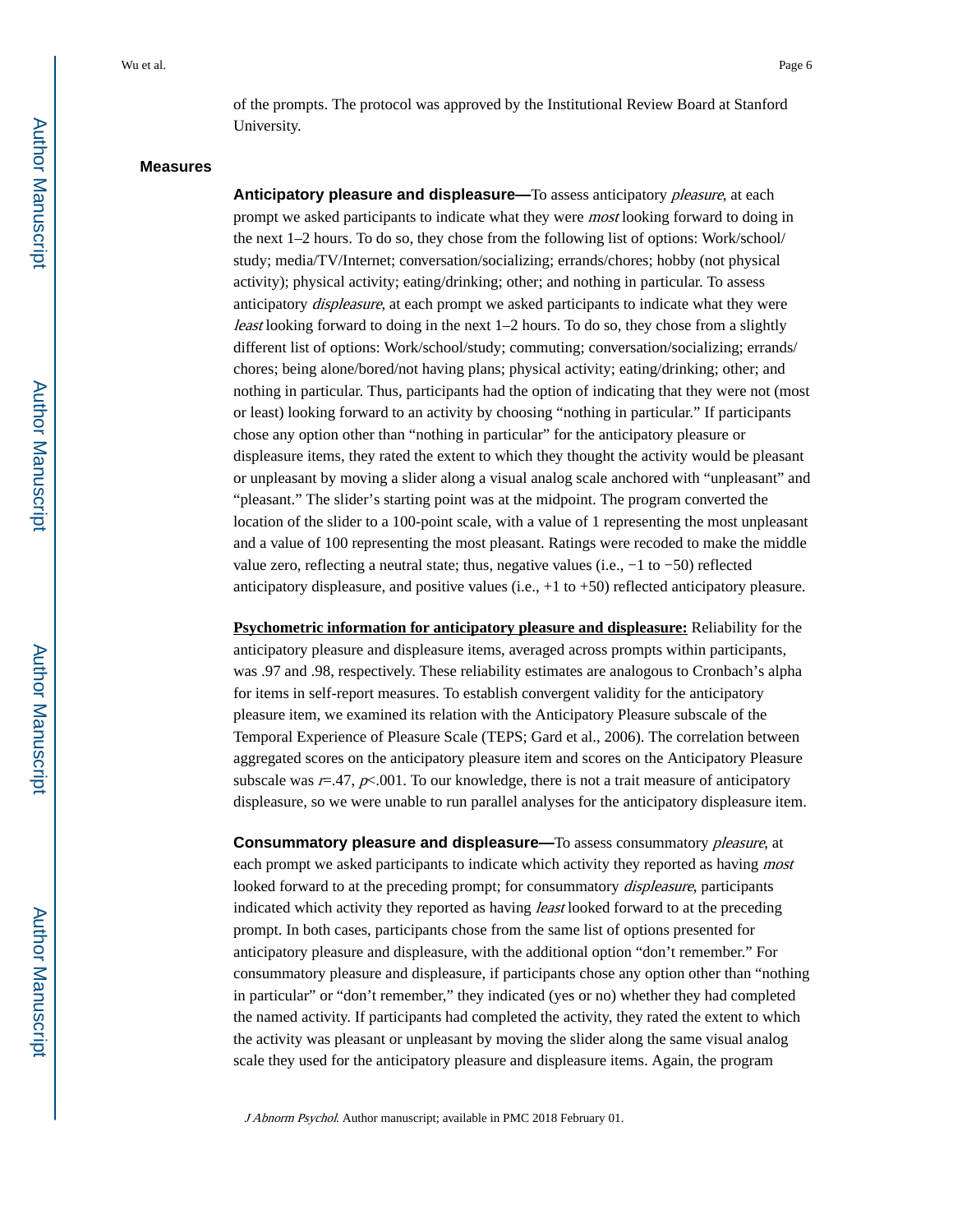converted the location of the slider to a 100-point scale, and we recoded values to make the middle value zero, reflecting a neutral state; negative values reflected consummatory displeasure, and positive values reflected consummatory pleasure. We analyzed only the prompts for which the named activity matched the activity listed at the preceding prompt, reflecting that participants had correctly remembered the anticipated activity. There were no significant group differences in the percentage of correctly remembered activities to which they had most looked forward,  $t(78)=1.62$ ,  $p=11$ , with the MDD group correctly remembering 55% and the CTL group correctly remembering 63% of these activities. Compared to the CTL group, the MDD group correctly remembered significantly fewer activities to which they had least looked forward,  $t(78)=3.02$ ,  $p=.003$ , with the MDD group correctly remembering 61% and the CTL group correctly remembering 76% of these activities.

**Psychometric information for consummatory pleasure and displeasure:** Reliability for the consummatory pleasure and displeasure items, averaged across prompts within participants, was .95 and .97, respectively. These reliability estimates are analogous to Cronbach's alpha for items in self-report measures. Convergent validity for the consummatory pleasure item was assessed by examining its association with the Consummatory Pleasure subscale of the TEPS (Gard et al., 2006). The correlation between aggregated scores on the consummatory pleasure item and scores on the Consummatory Pleasure subscale was  $r = .48$ ,  $p \le 0.001$ . To our knowledge, there is not a trait measure of consummatory displeasure, so we were unable to run parallel analyses for the consummatory displeasure item. The consummatory pleasure and displeasure items were, however, similar to items used in previous experience sampling studies that assessed the pleasantness of daily events (e.g., use of a 100-point scale, Bylsma et al., 2011).

**Accuracy of anticipatory pleasure and displeasure—**To assess accuracy, we calculated difference scores by subtracting consummatory ratings at one prompt from anticipatory ratings at the preceding prompt, within the same day. This ensured that anticipatory and consummatory ratings corresponded to the same activities. For pleasure difference scores, positive values reflected overestimations, whereas negative values reflected underestimations. For displeasure difference scores, positive values reflected underestimations, whereas negative values reflected overestimations.

#### **Statistical Analyses**

Because of the nested structure of our data, in which prompts are nested within participants, we used multilevel modeling (MLM) for our main analyses (for analyses on descriptive data, we used SPSS v22, IBM SPSS Statistics for Windows, 2013). MLM is an extension of the regression approach. It simultaneously analyzes data at the level of prompts and at the level of participants, allowing estimation of within- and between-person effects without assuming independence of the data. MLM accommodates missing data for unanswered prompts and for varying time intervals between prompts. We used the program HLM 7.01 (Raudenbush, Bryk, Cheong, Congdon, & du Toit, 2011) for the MLM analyses and estimated parameters with robust standard errors.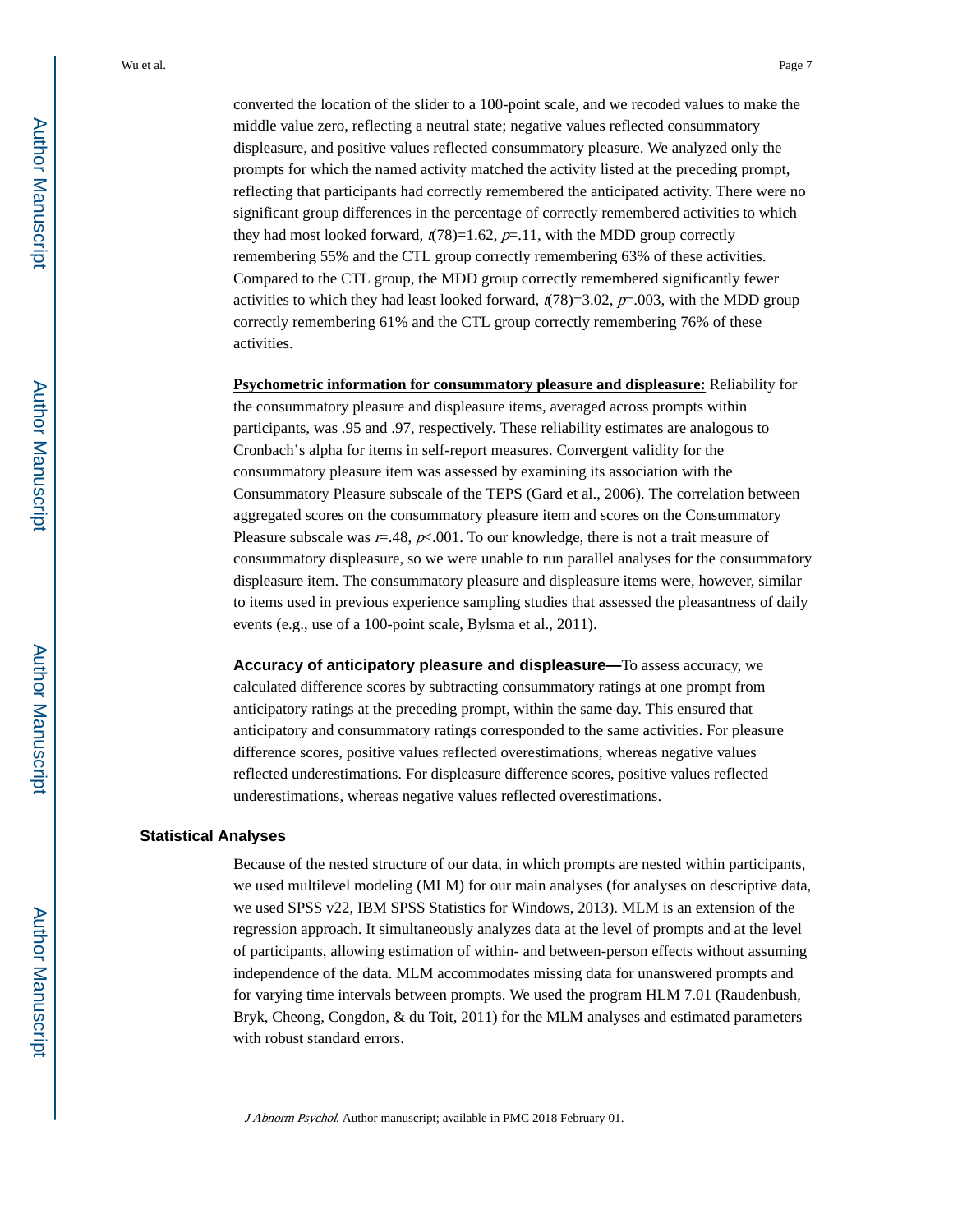Before running models to test our hypotheses, we first ran unconditional models in HLM (i.e., containing no Level 1 or Level 2 predictors) with pleasure, displeasure, or accuracy as the outcome variable. From the unconditional models we computed intraclass correlation coefficients (ICCs) to estimate the proportion of variance in the outcome variable accounted for by the between-person level, which reflects individual differences (versus the withinperson level, which reflects situational differences). Then, to test our hypotheses, we ran the full models presented below and tested whether MDD status significantly improved the model fit and accounted for additional variance. These steps are comparable to running omnibus tests and generating  $R^2$  statistics in multiple regression. Finally, we re-tested the full models with pleasure or displeasure as the outcome variable in the following two ways: (1) we included linear and quadratic time-of-day effects (i.e., time in minutes since the first prompt of the day) as predictors at Level 1 to control for potential time-of-day fluctuations; and (2) we restricted analyses to the MDD group only and included anxiety comorbidity as a predictor at Level 2 (dummy coded with no comorbid anxiety disorder = 0, and one or more comorbid anxiety disorder  $= 1$ ) to investigate whether the findings held for the MDD group irrespective of anxiety disorder status.

In the model equations,  $\frac{1}{i}$  represents prompts and  $\frac{1}{i}$  represents participants. MDD status was dummy-coded, with the CTL group  $= 0$  and the MDD group  $= 1$ . Unless otherwise noted, values of outcome variables for the MDD group were significantly different from zero. r<sub>ij</sub> represents the Level 1 (within-person) random effect, and  $u_{0i}$  represents the Level 2 (between-person) random effect.

## **Results**

#### **Participant Characteristics**

Demographic and clinical characteristics by diagnostic group are presented in Table 1. The MDD and CTL groups did not significantly differ in age, gender, race/ethnicity, educational attainment, or marital status. For clinical characteristics, we present the MDE severity for participants in the MDD group, global assessment of functioning (GAF), current comorbid anxiety disorder, and use of psychotropic medication. The majority of participants with MDD had MDEs that were moderately severe. As expected, compared to the CTL group, the MDD group had lower GAF scores, had a greater frequency of current anxiety disorder diagnoses, and were more likely to be taking psychotropic medication. Current comorbid anxiety disorder diagnoses for the MDD group included social anxiety disorder (39.0%), generalized anxiety disorder (26.8%), specific phobia (17.1%), agoraphobia (9.8%), posttraumatic stress disorder (7.3%), panic disorder (4.9%), and obsessive-compulsive disorder (2.4%).

## **Frequency of Experience Sampling Items**

Frequency information for completed prompts, anticipated activities, and completed activities is presented in Table 2. Importantly, MDD and CTL participants did not differ in the percentage of prompts completed over the experience sampling week. There were no significant group differences with regard to the frequency of most-looked-forward-to activities or their completion. In contrast, compared to CTL participants, MDD participants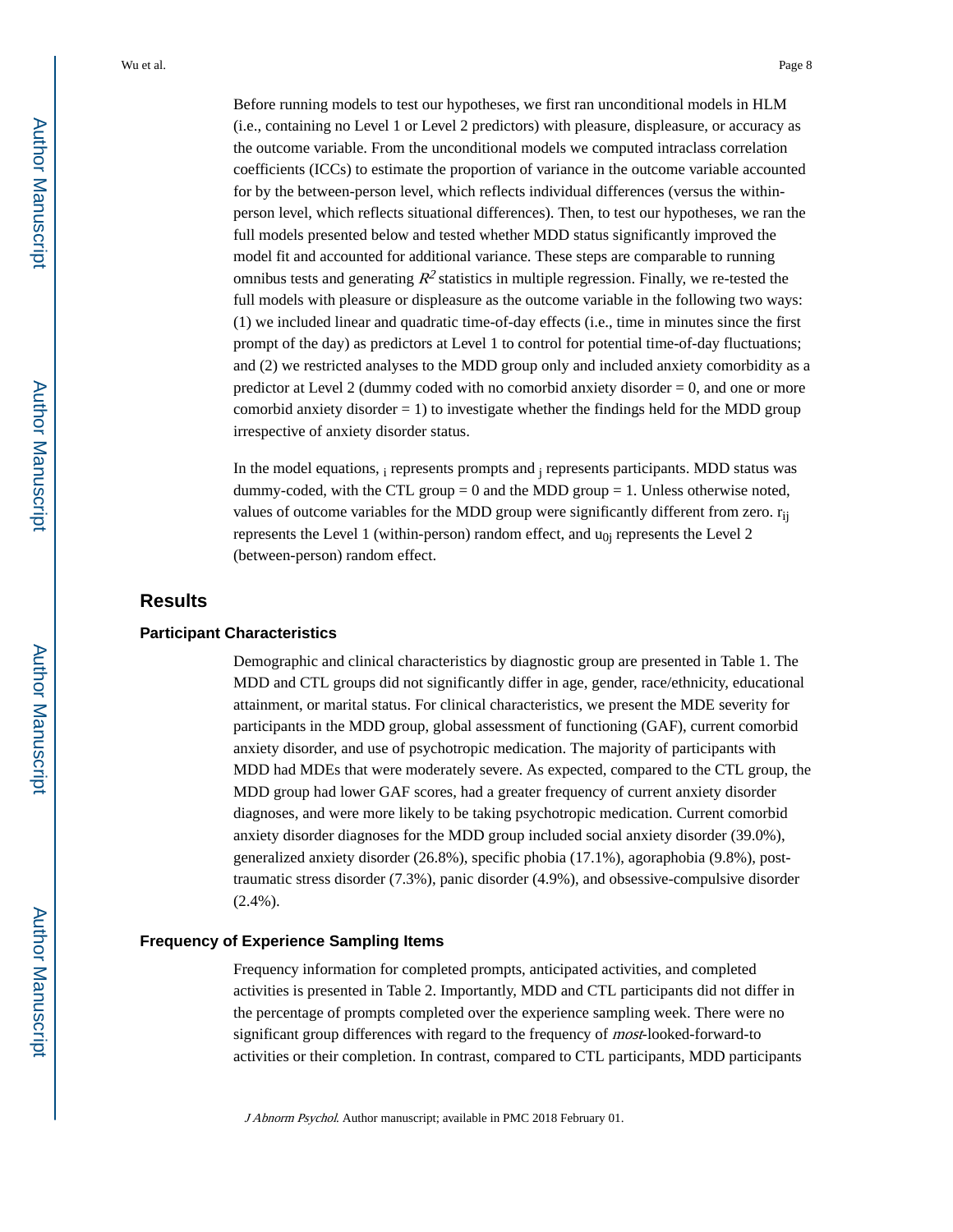more frequently reported *least*-looked-forward-to activities and less frequently reported completing these activities.

#### **Relations among Anticipatory and Consummatory Pleasure and Displeasure**

Within- and between-person correlations among anticipatory and consummatory pleasure and displeasure for each diagnostic group are presented in Table 3. For both MDD and CTL groups, within-person correlations between anticipatory and consummatory *pleasure* were positive and significant, and within-person correlations between anticipatory and consummatory displeasure showed a positive pattern. For both MDD and CTL groups, between-person correlations between anticipatory and consummatory pleasure, and between anticipatory and consummatory displeasure, were positive and significant.

#### **Do MDD and CTL Groups Differ in Anticipatory and Consummatory Pleasure?**

The ICCs from the unconditional models revealed that 38% of the variance in *anticipatory* pleasure, and 28% of the variance in consummatory pleasure, was at the between-person level. Next, we examined whether MDD status predicted differences in anticipatory and consummatory pleasure:

#### Model 1

Level 1 Model (level of prompts):

Pleasure<sub>ij</sub> (anticipatory or consummatory) =  $\beta_{0j} + r_{ij}$ .

Level 2 Model (level of participants):

 $\beta_{0j} = \gamma_{00} + \gamma_{01}$  MDD status + u<sub>0j</sub>.

Pleasure<sub>ij</sub> represents pleasure for participant *j* at prompt *i*, and  $\beta_{0i}$  represents the withinperson mean pleasure.  $γ_{00}$  represents the mean pleasure for the CTL group, and  $γ_{01}$ represents the difference in mean pleasure between the CTL and MDD groups.

Mean levels of anticipatory and consummatory pleasure reported by each diagnostic group are displayed in Figure 1 (top panel). Mean anticipatory pleasure for the CTL group was significantly different than zero,  $\gamma_{00}$ =24.67, *SE*=1.26,  $t(78)$ =19.56,  $p<.001$ . As hypothesized, the MDD group reported lower levels of anticipatory pleasure than did the CTL group,  $\gamma_{01}$ =−7.30, SE=2.36, t(78)=−3.09, p=.003. MDD status significantly improved the model fit for anticipatory pleasure,  $\chi^2(1)=8.87$ ,  $p=.003$ , accounting for 8% of the between-person variance.

Data for consummatory pleasure were not available for five participants (two CTL, three MDD) because they did not report completing any most-looked-forward-to activities. Mean consummatory pleasure for the CTL group was significantly different from zero,  $\gamma_{00}$ =24.68,  $SE=1.50$ ,  $\zeta(73)=16.49$ ,  $p\lt 0.001$ . As hypothesized, the MDD group reported lower levels of consummatory pleasure than did the CTL group,  $\gamma_{01}$ =−7.82, SE=2.59, t(73)=−3.02, p=.  $004<sup>1</sup>$  MDD status significantly improved the model fit for consummatory pleasure,  $\chi^2(1)=8.94$ ,  $p=.003$ , accounting for 12% of the between-person variance.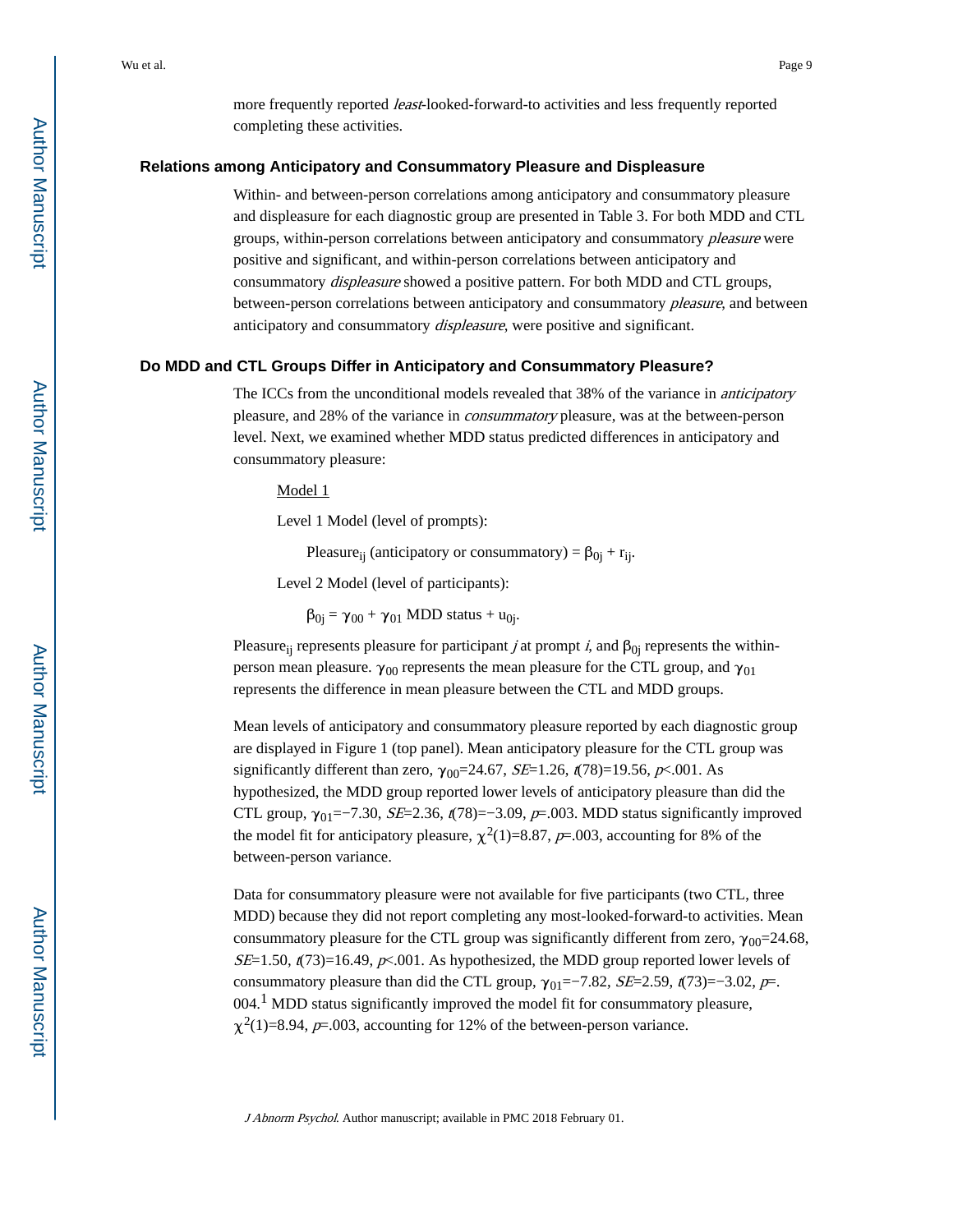Finally, we re-ran the full models to (1) control for time-of-day effects, and (2) investigate the influence of anxiety comorbidity. After controlling for potential linear and quadratic time-of-day effects,  $\gamma_{01}$  coefficients for anticipatory and consummatory pleasure remained statistically significant, ps<.05. Mean levels of anticipatory and consummatory pleasure for both diagnostic groups were comparable in magnitude to those shown in Figure 1. For the anticipatory pleasure model, there was a small but statistically significant main effect of linear time-of-day,  $\gamma_{10}$ =0.008, SE=0.002, t(2121)=3.30, p = .001, suggesting that there was a small, linear increase in anticipatory pleasure as the day progressed. There were no other statistically significant time-of-day effects or interactions between time of day and diagnostic group for either model,  $p \gtrsim 0.07$ .<sup>2</sup> After restricting our analyses to the MDD group, anxiety disorder comorbidity was not a significant predictor of anticipatory or consummatory pleasure,  $ps > .45$ . Mean levels of anticipatory and consummatory pleasure were comparable for MDD participants with and without comorbid anxiety disorder.

#### **Do MDD and CTL Groups Differ in Anticipatory and Consummatory Displeasure?**

The ICCs from the unconditional models revealed that 49% of the variance in anticipatory displeasure, and 40% of the variance in consummatory displeasure, was at the betweenperson level. Next, we examined whether MDD status predicted differences in anticipatory and consummatory displeasure by running Model 1 with displeasure as the outcome variable.

Mean levels of anticipatory and consummatory displeasure reported by each diagnostic group are displayed in Figure 1 (bottom panel). Mean anticipatory displeasure for the CTL group was significantly different from zero,  $\gamma_{00}$ =−7.32, *SE*=1.83, t(78)=−3.99, p<.001. As hypothesized, the MDD group reported higher levels of anticipatory displeasure than did the CTL group,  $\gamma_{01}$ =−9.18, SE=2.50, t(78)=−3.67, p <.001. MDD status significantly improved the model fit for anticipatory displeasure,  $\chi^2(1)=12.50$ ,  $p<.001$ , accounting for 14% of the between-person variance.

Data for consummatory displeasure were not available for nine participants because one MDD participant did not correctly remember any least-looked-forward-to activities and the other eight participants (two CTL, six MDD) did not report completing any least-lookedforward-to activities. Mean consummatory displeasure for the CTL group was not significantly different from zero,  $\gamma_{00}$ =−3.75, SE=2.30, t(69)=−1.63, p=.11, suggesting that mean consummatory ratings for least-looked-forward-to activities were neutral. As hypothesized, the MDD group reported higher levels of consummatory displeasure than did the CTL group,  $\gamma_{01}$ =-8.41, *SE*=3.25,  $t(69)$ =-2.59,  $p=0.01$ .<sup>1</sup> MDD status significantly

<sup>&</sup>lt;sup>1</sup>At each experience sampling prompt, we asked participants to indicate what activity they were currently engaged in and to provide a rating of the extent to which the activity was pleasant (by moving a slider along a 100-point visual analog scale with anchors of "unpleasant" and "pleasant"). When these current pleasantness ratings were added as a Level 1 predictor to the models with MDD status predicting anticipatory or consummatory ratings (i.e., in Model 1 with pleasure or displeasure as the outcome), the current ratings were significantly positively associated with both anticipatory and consummatory ratings (ps<.05). Importantly, MDD status remained a significant predictor of anticipatory and consummatory ratings in the expected directions (ps<.05). The interaction between current ratings and MDD status was not significant in predicting anticipatory or consummatory ratings ( $p \approx 33$ ).<br><sup>2</sup>There were small but statistically significant linear time-of-day effects for both anticipatory and cons

and  $\gamma_{10}=0.02$ , respectively) when MDD status was excluded from the models ( $p \le 0.01$ ). There were no significant quadratic time-ofday effects for either anticipatory or consummatory pleasure  $(p \gg 0.58)$ . This suggests that, when MDD status was not accounted for, there were small, linear increases in both anticipatory and consummatory pleasure as the day progressed.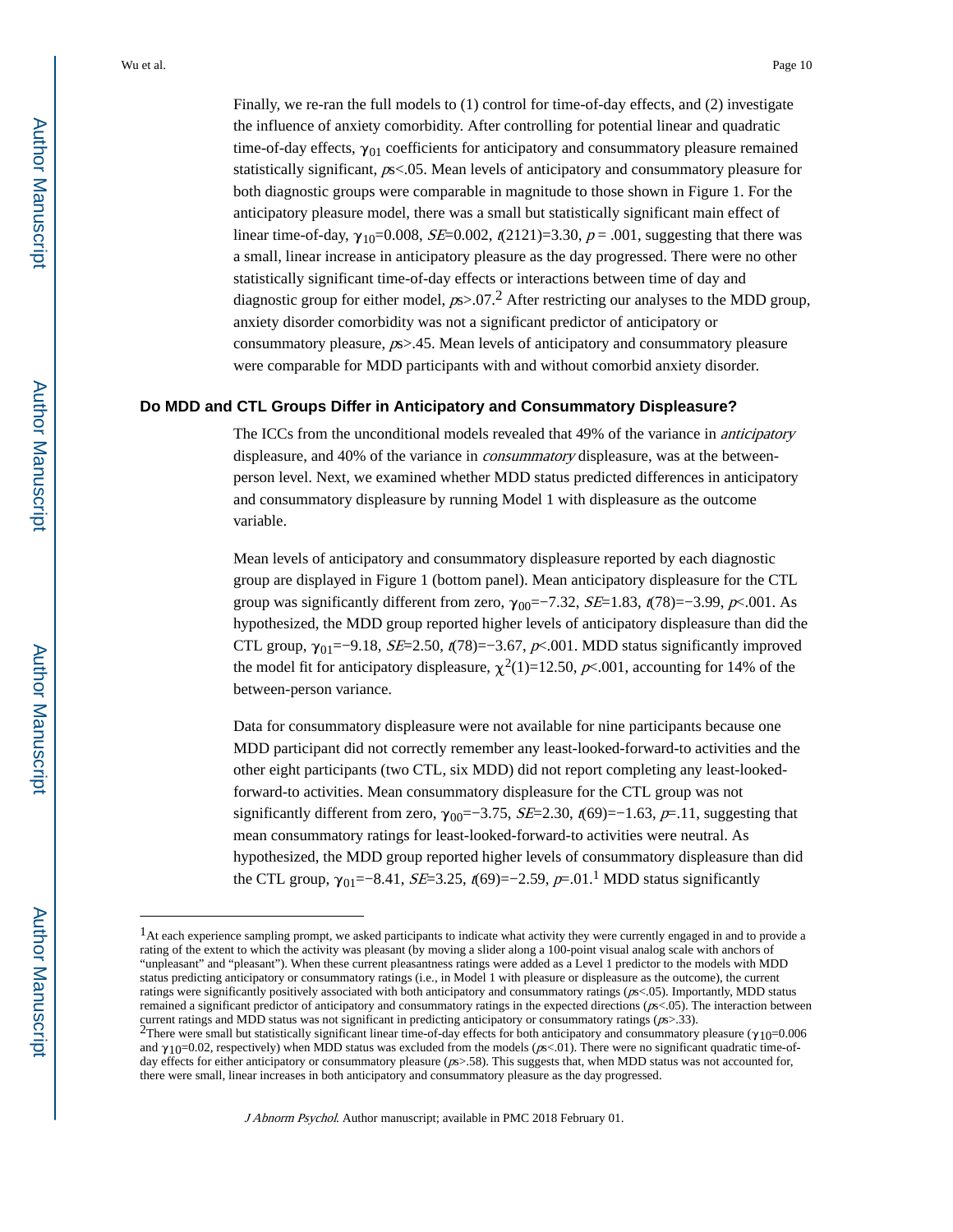improved the model fit for consummatory displeasure,  $\chi^2(1)=6.34$ ,  $p=.01$ , accounting for 10% of the between-person variance.

Finally, we re-ran the full models to (1) control for time-of-day effects, and (2) investigate the influence of anxiety comorbidity. After controlling for potential linear and quadratic time-of-day effects,  $\gamma_{01}$  coefficients for anticipatory and consummatory displeasure remained statistically significant,  $p<0.05$ . Mean levels of anticipatory and consummatory displeasure for both diagnostic groups were comparable in magnitude to those shown in Figure 1. There were no statistically significant time-of-day effects or interactions between time of day and diagnostic group for either model,  $p \ge 24$ .<sup>3</sup> After restricting analyses to the MDD group, anxiety disorder comorbidity was not a significant predictor of anticipatory or consummatory displeasure,  $p \ge 12$ . Mean levels of anticipatory and consummatory displeasure were comparable for MDD participants with and without comorbid anxiety disorder.

## **Do MDD and CTL Groups Differ in the Accuracy of Their Anticipatory Pleasure and Displeasure Predictions?**

To examine accuracy of anticipatory ratings for pleasure and displeasure, we subtracted consummatory ratings from anticipatory ratings corresponding to the same activities. The ICCs from the unconditional models revealed that 7% of the variance in accuracy for pleasure, and 12% of the variance in accuracy for displeasure, was at the between-person level. Next, we examined whether MDD status predicted differences in the accuracy of reported pleasure and displeasure, by running Model 1 with accuracy as the outcome variable.

Accuracy for pleasure differed significantly as a function of MDD status,  $\gamma_{01}$ =3.41,  $SE=1.57$ ,  $\zeta(73)=2.17$ ,  $p=.03$ . MDD status significantly improved the model fit for accuracy for pleasure,  $\chi^2(1)=4.71$ ,  $p=.03$ , accounting for 12% of the between-person variance. The MDD group overestimated pleasure (positive deviation),  $\gamma_{00} + \gamma_{01} = 1.85$ , SE=1.24, compared to the CTL group's estimation of pleasure (negative deviation),  $\gamma_{00}$ =−1.55, *SE*= 0.96. This group difference, however, should be interpreted with caution because neither group's mean accuracy for pleasure was significantly different from zero,  $t \le 1.50$ ,  $p \ge 11$ , suggesting that both groups accurately predicted pleasure. Therefore, independent of MDD status, participants accurately predicted pleasure, which was contrary to our hypothesis that participants would overestimate the levels of pleasure they would experience.

Accuracy for displeasure did not differ significantly as a function of MDD status,  $\gamma_{01}$ =0.55, SE=2.37,  $t(69)=-0.23$ ,  $p=.82$ . MDD status did not significantly improve the model fit for accuracy for displeasure,  $\chi^2(1)=0.07$ ,  $p=.80$ , accounting for 0% of the between-person variance. Mean accuracy for displeasure for the CTL group,  $\gamma_{00}$ =−5.43, SE=1.16, and for the MDD group,  $\gamma_{00}+\gamma_{01}=-5.98$ , SE=2.07, was significantly different from zero, ts>-2.89,  $p<sub>s</sub>$  As hypothesized, independent of MDD status, participants overestimated the levels of displeasure that they would experience.

<sup>&</sup>lt;sup>3</sup>There were no statistically significant linear or quadratic time-of-day effects for anticipatory or consummatory displeasure when MDD status was excluded from the models  $(p s > .31)$ .

J Abnorm Psychol. Author manuscript; available in PMC 2018 February 01.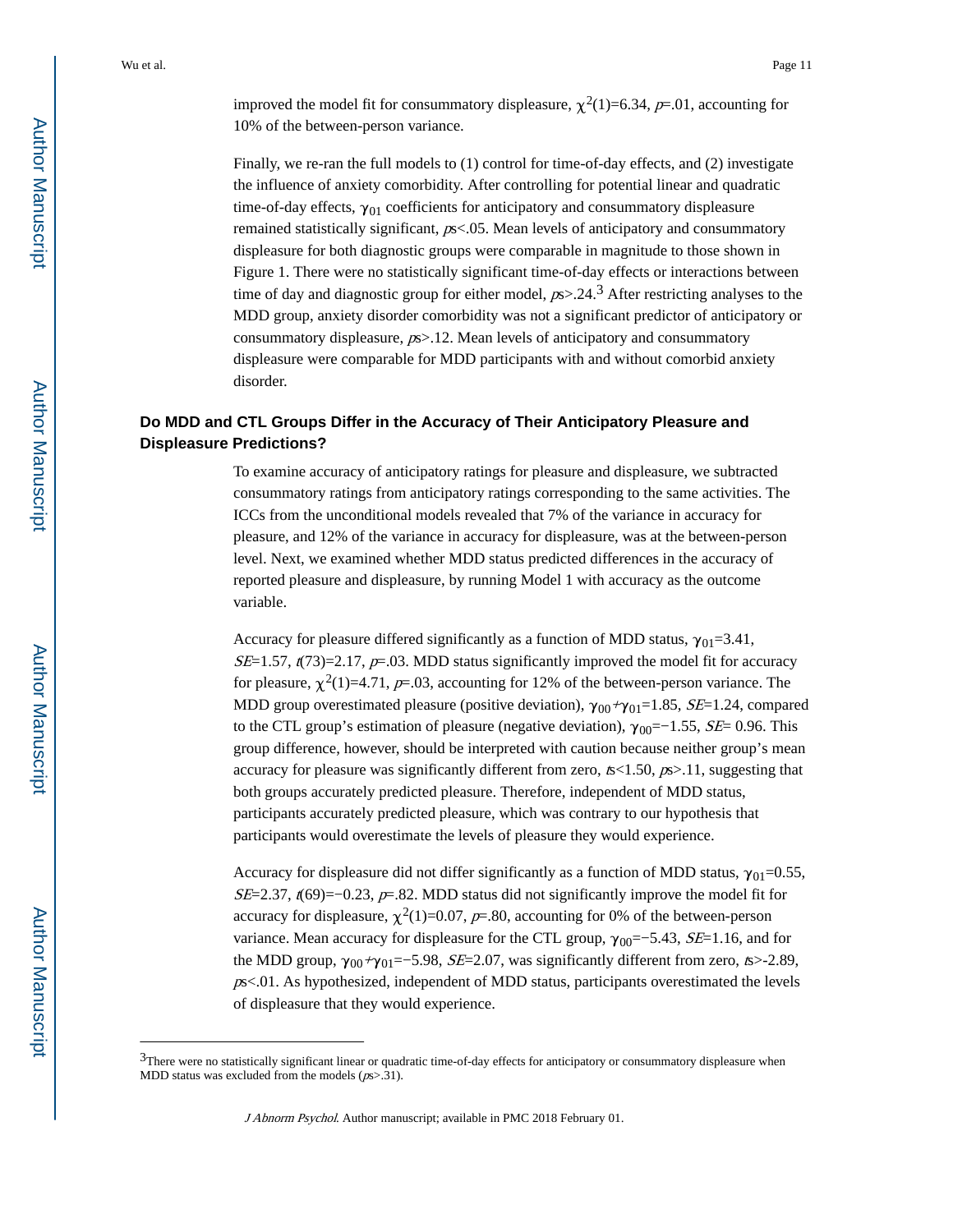## **Discussion**

In efforts to elucidate the nature of anhedonia, researchers are beginning to investigate anticipatory and consummatory phases of pleasure and displeasure. In the present study we used experience sampling to investigate these two phases of pleasure and displeasure for the daily activities of people with MDD and of healthy controls. We found that MDD was characterized by disturbances in both self-reported pleasure and displeasure across anticipatory and consummatory phases. Specifically, pleasure was blunted and displeasure was elevated during anticipation and consumption of daily activities. Our findings help to clarify disturbances in pleasure and displeasure in the daily lives of those with MDD.

As hypothesized, compared to healthy controls, people with MDD reported blunted anticipatory and consummatory *pleasure* for activities in daily life. Importantly, there were no significant group differences in the frequencies with which MDD and CTL participants reported most-looked-forward-to activities and completion of these activities, suggesting that pleasure-related deficits in MDD primarily concern the capacity to experience pleasure. These findings are consistent with research showing blunted consummatory pleasure in MDD (Bylsma et al., 2008 for a meta-analysis) and with the growing literature documenting blunted anticipatory pleasure in MDD (MacLeod & Salaminiou, 2001; McFarland & Klein, 2009; Sherdell et al., 2012). The present study was the first to use experience sampling to compare anticipatory and consummatory pleasure in MDD, providing evidence that laboratory-based findings of blunted anticipatory and consummatory pleasure in MDD generalize to activities in daily life. Blunted anticipatory pleasure appears to characterize both MDD and schizophrenia, highlighting the transdiagnostic nature of this construct. However, because schizophrenia is not also characterized by blunted *consummatory* pleasure (Barch et al., 2015; Kring & Elis, 2013), as is MDD, deficits in pleasure appear to be broader in individuals with MDD.

Supporting our hypotheses, people with MDD reported elevated anticipatory and consummatory displeasure for activities in daily life, compared to healthy controls. Furthermore, compared to controls, people with MDD more frequently reported leastlooked-forward-to activities and less frequently reported completing these activities, suggesting that displeasure-related deficits in MDD concern not only elevated levels, but also increased frequency and behavioral avoidance, which fit with conceptualizations of MDD (e.g., Trew, 2011). Our main findings on elevated levels of displeasure in MDD are contrary to predictions from emotion context insensitivity theory (Rottenberg et al., 2005), which has been primarily supported by laboratory-based research. Our findings are consistent with other experience sampling studies showing that people with MDD appraise experiences as more unpleasant than do healthy controls (Bylsma et al., 2011; Myin-Germeys et al., 2003; Peeters et al., 2003; Thompson et al., 2012). In addition, the present study was the first to use experience sampling to examine anticipatory displeasure in MDD, extending previous findings relating depressive symptoms to higher anticipated negative affect in daily life (Hoerger et al., 2012, Wenze et al., 2012). One potential explanation for the divergent findings from laboratory-based versus naturalistic studies is that negative experiences in daily life contain greater idiographic meaning than do traditional laboratory stimuli (Bylsma & Rottenberg, 2011). It is possible that, as a result of leading more stressful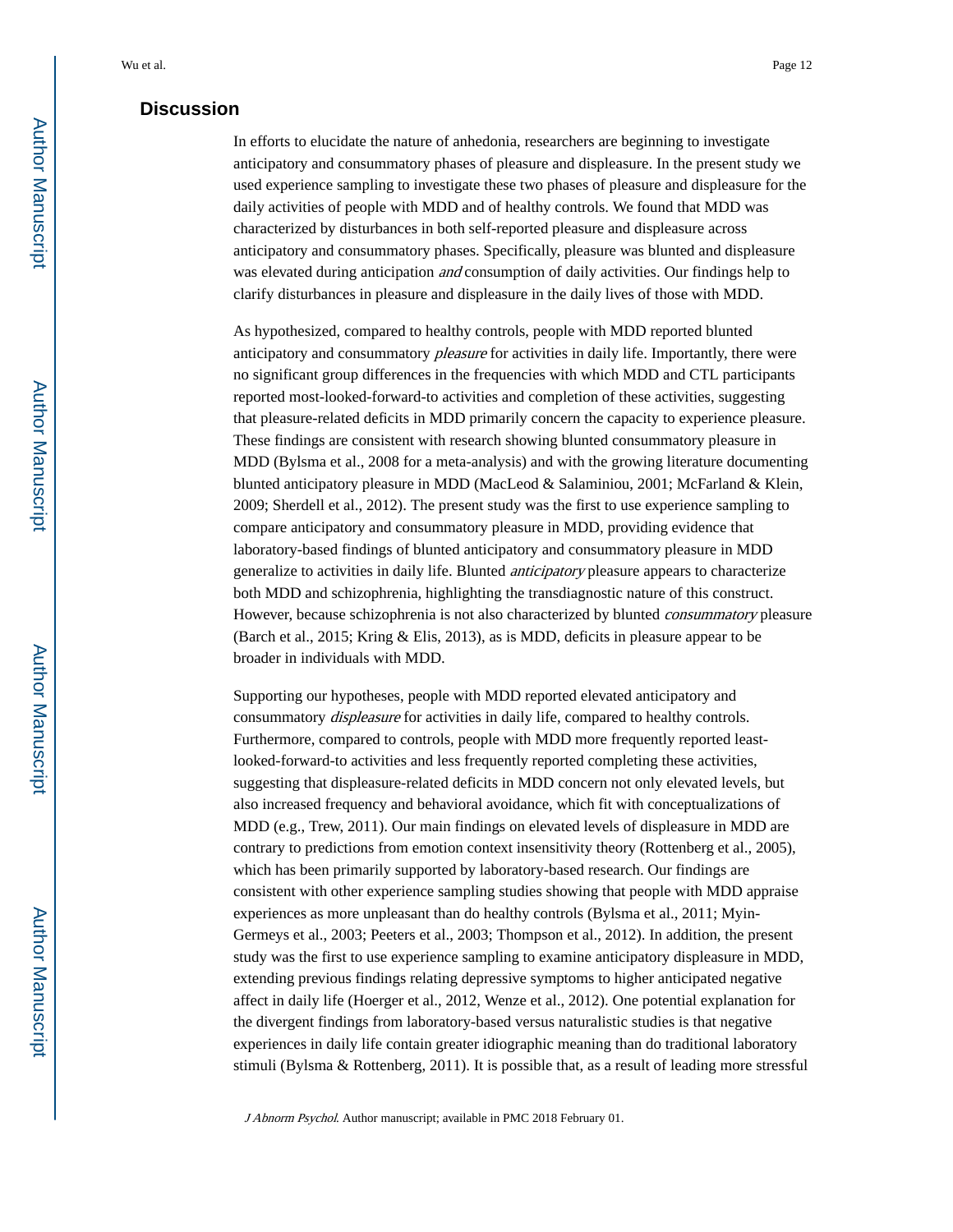lives (Hammen, 2005), individuals with MDD have different thresholds for what they consider to be displeasurable—a threshold that is met by negative experiences in daily life but not by laboratory stimuli. Further research is required to test this hypothesis more explicitly and systematically.

Reported levels of pleasure and displeasure were comparable for people with MDD independent of comorbid anxiety disorders, providing evidence that our findings were not driven by the presence of anxiety disorders. This is particularly critical in the context of our anticipatory displeasure findings, as there is evidence that anxiety disorders are characterized by a heightened sensitivity to threat (Craske et al., 2009). What, then, can potentially explain the blunted pleasure and elevated displeasure, across anticipatory and consummatory phases, reported by people with MDD? In the vein of examining specific mechanisms or processes as they relate to mental health disorders (Insel et al., 2010), researchers have found that the two cardinal symptoms of MDD, anhedonia and depressed mood, are differentially associated with reported experiences of consummatory pleasure and displeasure. Specifically, whereas anhedonia is related to blunted reports of consummatory pleasure and displeasure, depressed mood is related to elevated reports of consummatory displeasure (Luking, Pagliaccio, Luby, & Barch, 2015; Saxena, Luking, Barch, & Pagliaccio, 2016). Future research will benefit from examining relations of anticipatory pleasure and displeasure to symptoms of MDD, which can offer further insights into disturbances in pleasure and displeasure in MDD.

With respect to the accuracy of anticipatory pleasure and displeasure predictions, we expected that participants would overestimate both pleasure and displeasure for future activities. Although the depressed and nondepressed participants differed significantly in their predictions of pleasure, their difference scores did not differ from zero, indicating that they both accurately estimated pleasure. In contrast, consistent with our hypothesis, participants overestimated displeasure. The absence of meaningful group differences is generally inconsistent with previous studies of dysphoric individuals, which have shown that depressive severity is associated with decreased accuracy in at least one domain of pleasure/ displeasure. Our findings may diverge from these studies due to differences in the time horizon or event type involved: whereas we assessed predictions of pleasure for daily activities occurring within a couple of hours, other researchers have assessed predictions for specific events occurring over the next few days or weeks (e.g., Valentine's Day; Hoerger et al., 2012). Our findings are consistent, however, with a study by Thompson and colleagues (2016) who found in an independent sample that people with remitted MDD and healthy controls were similarly accurate in predicting their positive and negative affect over the next day and week. Our findings extend the MDD literature, showing that *accuracy* of pleasure and displeasure is intact for people who are in a major depressive episode, despite disturbances in their reported experience of pleasure and displeasure. It will be valuable for future research to investigate whether accuracy of predictions has different consequences for people with MDD than it does for healthy controls (e.g., whether overestimations of displeasure for activities lead to avoidance of those activities).

We should note three limitations of this study. First, we assessed subjective experiences of pleasure and displeasure. Given that pleasure and displeasure can be experienced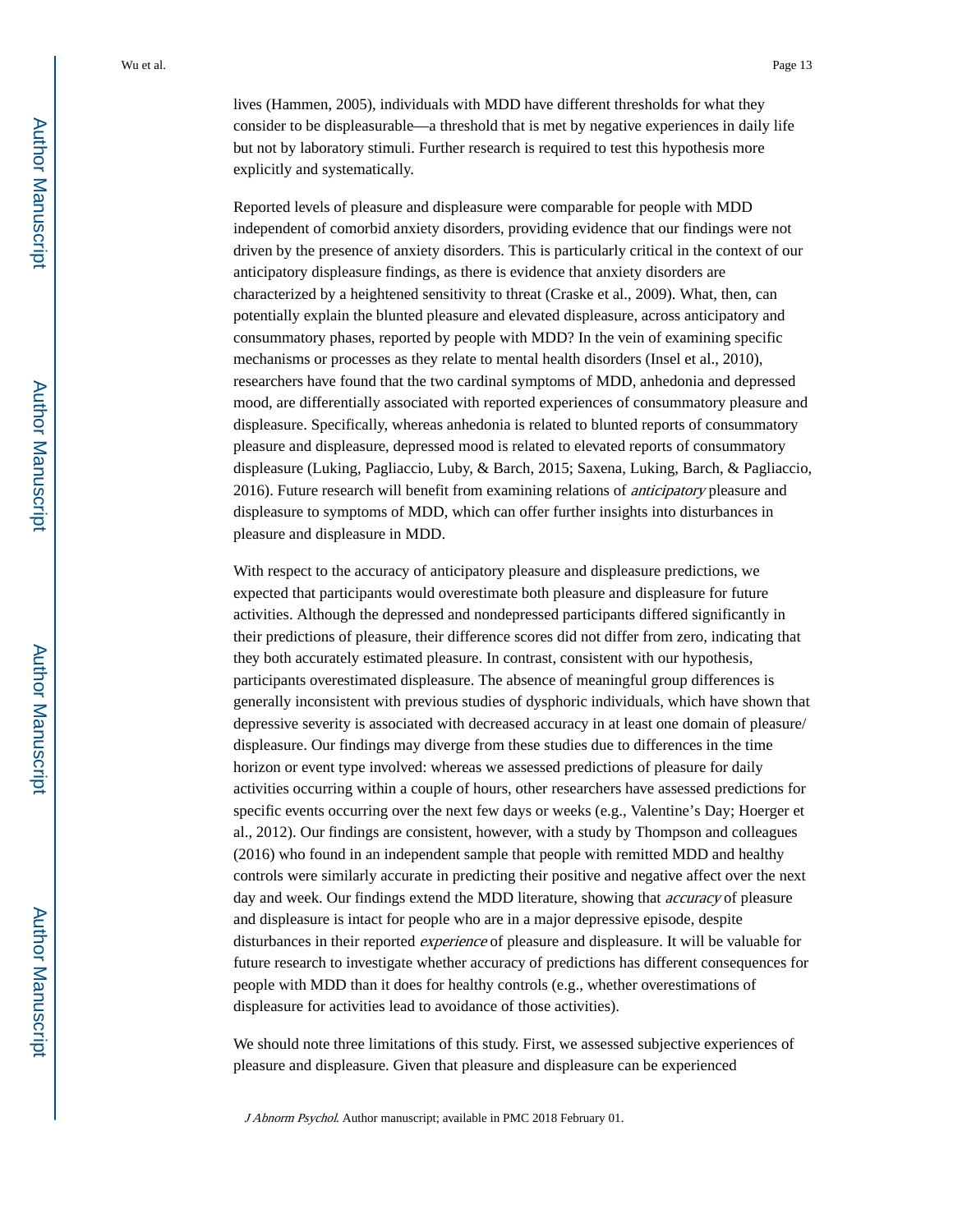unconsciously, ratings of pleasure and displeasure in our study were likely shaped by participants' conscious awareness of these experiences (Schooler & Mauss, 2010), for which healthy and depressed individuals may differ. For example, people with MDD may have restricted awareness of pleasurable experiences, which could lead them to report lower levels of pleasure for these experiences. Further, our repeated assessments of pleasure and displeasure may have influenced participants' subjective reports. These factors represent challenges in studying affective experience more broadly; our understanding of pleasure and displeasure in MDD will be refined by studies that assess other features of pleasure and displeasure, including psychophysiological aspects (Berridge & Kringelbach, 2013; Mauss & Robinson, 2009). Second, our assessment of anticipatory pleasure and displeasure focused on the prediction of future experiences. It will be important for future researchers to investigate whether the experience of pleasure and displeasure associated with positive and negative predictions, respectively, is also disturbed in the daily lives of individuals with MDD. Third, although participants correctly remembered the majority of activities to which they had most and least looked forward, to avoid memory constraints future researchers could use more advanced experience sampling technology to automatically populate subsequent items with participants' previous responses (e.g., "Did you complete [previously indicated activity]?"). Future research should also explore the intriguing finding that, compared to controls, people with MDD remembered fewer least-looked-forward-to activities, which could reflect experiential avoidance (Hayes et al., 2004) of thoughts and emotions related to these activities.

The results of this study have important implications for the treatment of MDD, particularly for behavior-oriented therapies such as cognitive behavior therapy (CBT; Beck, 2011). For example, blunted *anticipatory* pleasure and elevated *anticipatory* displeasure in MDD are critical to acknowledge as potential barriers to behavioral activation. Therapists may consider devoting special attention to distorted anticipation for activities, through cognitive restructuring for thoughts related to those activities. In addition, our findings of blunted consummatory pleasure and elevated consummatory displeasure in MDD may challenge the notion that clients will feel better, or as good as nondepressed individuals, after engaging in activation. It is important to note, however, that our study assessed multiple anticipated activities throughout participants' daily lives, whereas behavioral activation involves activities that are planned and intentionally engaged in by the client, which may result in higher levels of consummatory pleasure and lower levels of consummatory displeasure. Nonetheless, it may be helpful to supplement CBT techniques with loving-kindness meditation, which has been shown to increase consummatory pleasure and decrease consummatory displeasure, as well as lead to reductions in depressive symptoms over time (Hofmann, Grossman, & Hinton, 2011).

In conclusion, the present investigation represents a significant contribution to the MDD literature by comparing self-reported pleasure and displeasure during anticipatory and consummatory phases in the same sample of people with MDD and healthy controls. Furthermore, we used a within-subject, ecologically valid method to assess pleasure and displeasure for activities that are frequently encountered in daily life. Gaining a better understanding of how individuals diagnosed with MDD anticipate and react to daily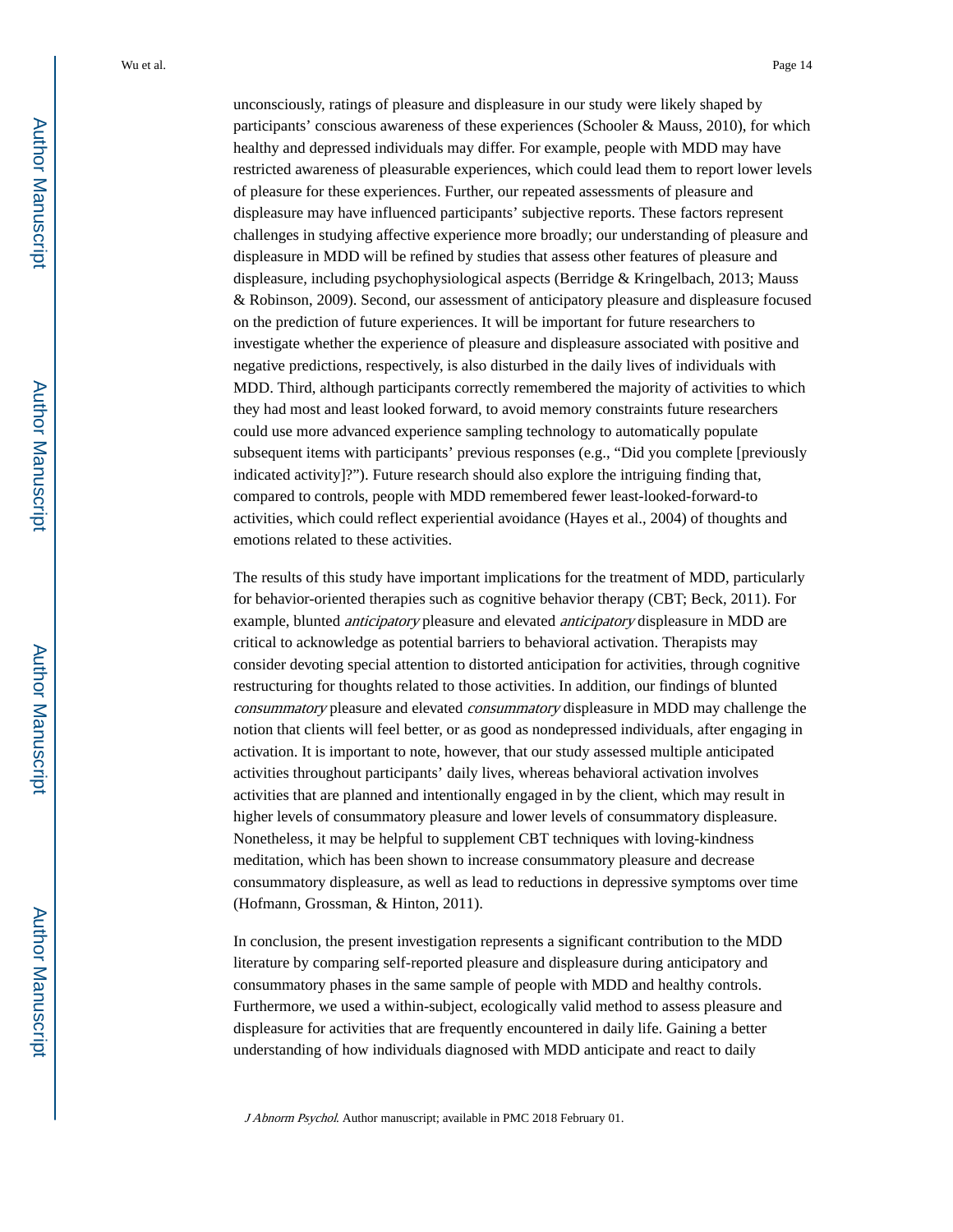activities could lead to advances in treatment that will help them to enhance pleasure and minimize displeasure.

## **Acknowledgments**

This research was supported by Washington University in St. Louis Spencer T. Olin Fellowship to Haijing Wu, Deutsche Forschungsgemeinschaft Wi3496/4-1 to Jutta Mata, R01 MH059259 to Ian H. Gotlib, and F32 MH091831 to Renee J. Thompson. Portions of this research were presented at the conference for Society for Affective Science. We thank Deanna Barch, Todd Braver, Kirsten Gilbert, Annette Mankus, and Natasha Haradhvala for their feedback on an earlier version of this manuscript and Michael Strube for his assistance with analyses.

## **References**

- American Psychiatric Association. Diagnostic and statistical manual of mental disorders. 5th. Washington, DC: American Psychiatric Association; 2013.
- Barch DM, Pagliaccio D, Luking K. Mechanisms underlying motivational deficits in psychopathology: Similarities and differences in depression and schizophrenia. Current Topics in Behavioral Neurosciences. 2015 Advance online publication. [http://dx.doi.org/10.1007/7854\\_2015\\_376](http://dx.doi.org/10.1007/7854_2015_376).
- Barge-Schaapveld DQCM, Nicolson NA, Berkhof J, deVries MW. Quality of life in depression: Daily life determinants and variability. Psychiatry Research. 1999; 88:173–189. [http://dx.doi.org/10.1016/](http://dx.doi.org/10.1016/S0165-1781(99)00081-5) [S0165-1781\(99\)00081-5.](http://dx.doi.org/10.1016/S0165-1781(99)00081-5) [PubMed: 10622339]
- Barrett DJ, Feldman Barrett L. The experience sampling program (ESP). 2000 Available at [http://](http://www.experience-sampling.org/) [www.experience-sampling.org/.](http://www.experience-sampling.org/)
- Beck, JS. Cognitive behavior therapy: Basics and beyond. 2nd. New York, NY: Guilford Press; 2011.
- Berlin I, Givry-Steiner L, Lecrubier Y, Puech AJ. Measures of anhedonia and hedonic response to sucrose in depressive and schizophrenia patients in comparison with healthy subjects. European Psychiatry. 1998; 13:303–309. [http://dx.doi.org/10.1016/S0924-9338\(98\)80048-5.](http://dx.doi.org/10.1016/S0924-9338(98)80048-5) [PubMed: 19698645]
- Berridge KC, Kringelbach ML. Neuroscience of affect: Brain mechanisms of pleasure and displeasure. Current Opinion in Neurobiology. 2013; 23:294–303. [http://dx.doi.org/10.1016/j.conb.2013.01.017.](http://dx.doi.org/10.1016/j.conb.2013.01.017) [PubMed: 23375169]
- Berridge KC, Robinson TE. Parsing reward. Trends in Neurosciences. 2003; 26:507–513. [http://](http://dx.doi.org/10.1016/S0166-2236(03)00233-9) [dx.doi.org/10.1016/S0166-2236\(03\)00233-9](http://dx.doi.org/10.1016/S0166-2236(03)00233-9). [PubMed: 12948663]
- Bylsma LM, Morris BH, Rottenberg J. A meta-analysis of emotional reactivity in major depressive disorder. Clinical Psychology Review. 2008; 28:676–691. [http://dx.doi.org/10.1016/j.cpr.](http://dx.doi.org/10.1016/j.cpr.2007.10.001) [2007.10.001](http://dx.doi.org/10.1016/j.cpr.2007.10.001). [PubMed: 18006196]
- Bylsma, LM., Rottenberg, J. Uncovering the dynamics of emotion regulation and dysfunction in daily life with ecological momentary assessment. In: Nyklicek, I.Vingerhoets, AJJM., Zeelenberg, M., editors. Emotion regulation and well-being. Vol. Part 3. New York, NY: Springer; 2011. p. 225-244.
- Bylsma LM, Taylor-Clift A, Rottenberg J. Emotional reactivity to daily events in major and minor depression. Journal of Abnormal Psychology. 2011; 120:155–167. [http://dx.doi.org/10.1037/](http://dx.doi.org/10.1037/a0021662) [a0021662](http://dx.doi.org/10.1037/a0021662). [PubMed: 21319928]
- Chentsova-Dutton Y, Hanley K. The effects of anhedonia and depression on hedonic responses. Psychiatry Research. 2010; 179:176–180. [http://dx.doi.org/10.1016/j.psychres.2009.06.013.](http://dx.doi.org/10.1016/j.psychres.2009.06.013) [PubMed: 20478624]
- Craske MG, Rauch SL, Ursano R, Prenoveau J, Pine DS, Zinbarg RE. What is an anxiety disorder? Depression and Anxiety. 2009; 26:1066–1085. [PubMed: 19957279]
- Fawcett J, Clark DC, Scheftner WA, Gibbons RD. Assessing anhedonia in psychiatric patients. Archives of General Psychiatry. 1983; 40:79–84. [http://dx.doi.org/10.1001/archpsyc.](http://dx.doi.org/10.1001/archpsyc.1983.01790010081010) [1983.01790010081010](http://dx.doi.org/10.1001/archpsyc.1983.01790010081010). [PubMed: 6849623]
- First, MB., Spitzer, RL., Gibbon, M., Williams, JBW. The Structured Clinical Interview for DSM-IV-TR Axis I Disorders. New York, NY: NY State Psychiatric Institute, Biometrics Research; 2001.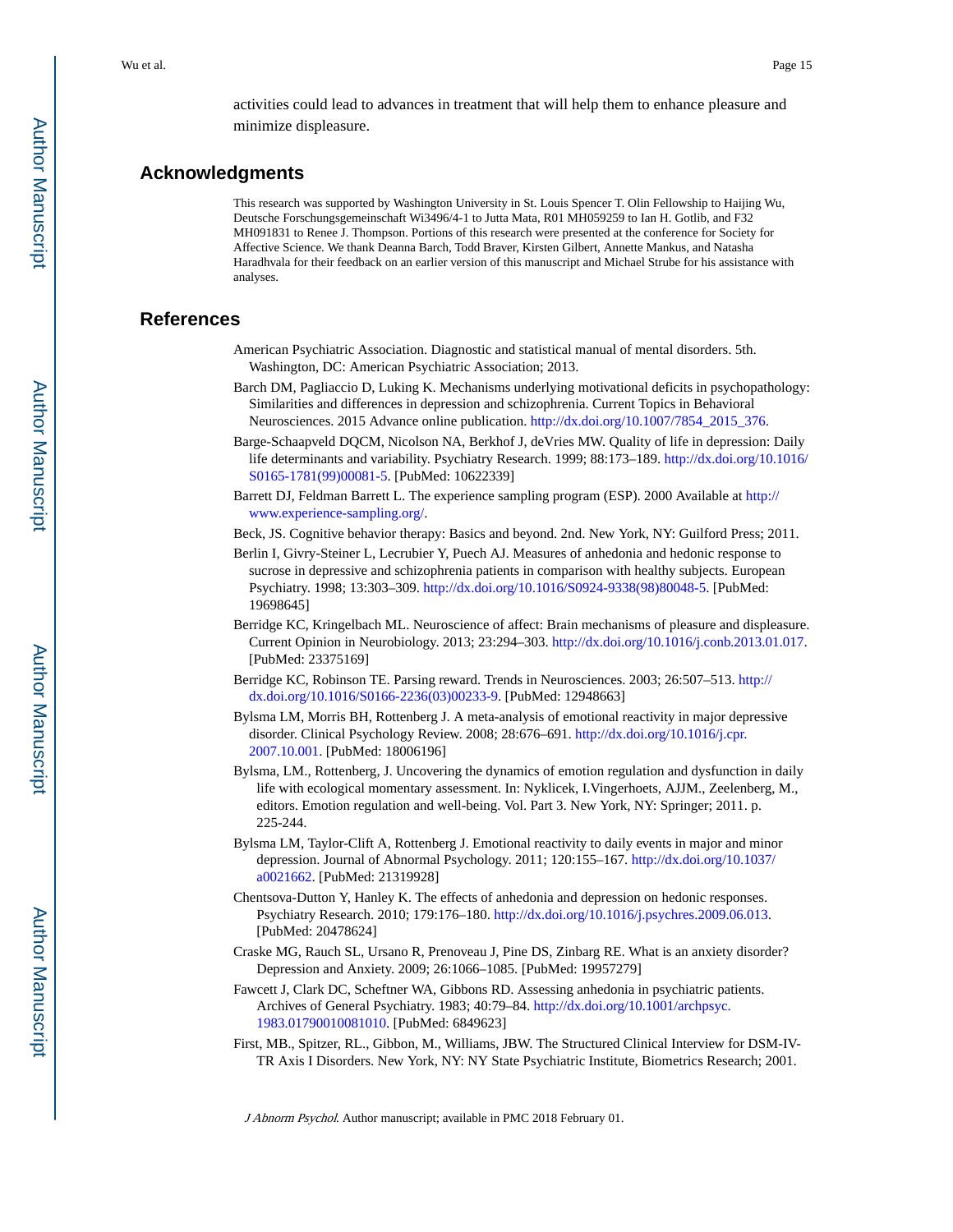- Furman DJ, Gotlib IH. Blunted habenula responses to potential and actual loss in depression. Social Cognitive and Affective Neuroscience. 2016; 11:843–851.<http://dx.doi.org/10.1093/scan/nsw019>. [PubMed: 26884545]
- Gard DE, Gard MG, Kring AM, John OP. Anticipatory and consummatory components of the experience of pleasure: A scale development study. Journal of Research in Personality. 2006; 40:1086–1102. <http://dx.doi.org/10.1016/j.jrp.2005.11.001>.
- Gard DE, Kring AM, Gard MG, Horan WP, Green MF. Anhedonia in schizophrenia: Distinctions between anticipatory and consummatory pleasure. Schizophrenia Research. 2007; 93:253–260. <http://dx.doi.org/10.1016/j.schres.2007.03.008>. [PubMed: 17490858]
- Gilbert DT, Wilson TD. Prospection: Experiencing the future. Science. 2007; 317:1351–1354. [http://](http://dx.doi.org/10.1126/science.114) [dx.doi.org/10.1126/science.114](http://dx.doi.org/10.1126/science.114) 4161. [PubMed: 17823345]
- Gotlib IH, Joormann J. Cognition and depression: Current status and future directions. Annual Review of Clinical Psychology. 2010; 6:285–312. [http://dx.doi.org/10.1146/annurev.clinpsy.](http://dx.doi.org/10.1146/annurev.clinpsy.121208.131305) [121208.131305](http://dx.doi.org/10.1146/annurev.clinpsy.121208.131305).
- Gray JA. Brain systems that mediate both emotion and cognition. Cognition and Emotion. 1990; 4:269–288.
- Hammen C. Stress and depression. Annual Review of Clinical Psychology. 2005; 1:293–319.
- Hayes SC, Strosahl K, Wilson KG, Bissett RT, Pistorello J, Toarmino D, McCurry SM. Measuring experiential avoidance: A preliminary test of a working model. The Psychological Record. 2004; 54:553–578.
- Hoerger M, Quirk SW, Chapman BP, Duberstein PR. Affective forecasting and self-rated symptoms of depression, anxiety, and hypomania: Evidence for a dysphoric forecasting bias. Cognition and Emotion. 2012; 26:1098–1106. [http://dx.doi.org/10.1080/02699931.2011.631985.](http://dx.doi.org/10.1080/02699931.2011.631985) [PubMed: 22397734]
- Hofmann SG, Grossman P, Hinton DE. Loving-kindness and compassion meditation: Potential for psychological interventions. Clinical Psychology Review. 2011; 31:1126–1132. [http://dx.doi.org/](http://dx.doi.org/10.1016/j.cpr.2011.07.003) [10.1016/j.cpr.2011.07.003.](http://dx.doi.org/10.1016/j.cpr.2011.07.003) [PubMed: 21840289]
- IBM SPSS Statistics for Macintosh. Version 22.0 [Computer software]. Armonk, NY: IBM Corp; 2013.
- Insel T, Cuthbert B, Garvey M, Heinssen R, Pine D, Quinn K, Wang P. Research domain criteria (RDoC): Toward a new classification framework for research on mental disorders. The American Journal of Psychiatry. 2010; 167:748–751.<http://dx.doi.org/10.1176/appi.ajp.2010.09091379>. [PubMed: 20595427]
- Knutson B, Bhanji JP, Cooney RE, Atlas LY, Gotlib IH. Neural responses to monetary incentives in major depression. Biological Psychiatry. 2008; 63:686–692. [http://dx.doi.org/10.1016/j.biopsych.](http://dx.doi.org/10.1016/j.biopsych.2007.07.023) [2007.07.023.](http://dx.doi.org/10.1016/j.biopsych.2007.07.023) [PubMed: 17916330]
- Kring AM, Caponigro JM. Emotion in schizophrenia: Where feeling meets thinking. Current Directions in Psychological Science. 2010; 19:255–259. [http://dx.doi.org/](http://dx.doi.org/10.1177/0963721410377599) [10.1177/0963721410377599.](http://dx.doi.org/10.1177/0963721410377599) [PubMed: 22557707]
- Kring AM, Ellis O. Emotion deficits in people with schizophrenia. Annual Review of Clinical Psychology. 2013; 9:409–433. <http://dx.doi.org/10.1146/annurev-clinpsy-050212-185538>.
- Levens SM, Gotlib IH. Updating positive and negative stimuli in working memory in depression. Journal of Experimental Psychology: General. 2010; 139:654–664. [PubMed: 21038984]
- Levens SM, Gotlib IH. Updating emotional content in recovered depressed individuals: Evaluating deficits in emotion processing following a depressive episode. Journal of Behavior Therapy and Experimental Psychiatry. 2015; 48:156–163. [PubMed: 25889375]
- Luking KR, Pagliaccio D, Luby JL, Barch DM. Child gain approach and loss avoidance behavior: Relationships with depression risk, negative mood, and anhedonia. Journal of the American Academy of Child and Adolescent Psychiatry. 2015; 53:643–651. [https://doi.org/10.1016/j.jaac.](https://doi.org/10.1016/j.jaac.2015.05.010) [2015.05.010.](https://doi.org/10.1016/j.jaac.2015.05.010)
- MacLeod AK, Bryne A. Anxiety, depression, and the anticipation of future positive and negative experiences. Journal of Abnormal Psychology. 1996; 105:286–289. [http://dx.doi.org/](http://dx.doi.org/10.1037/0021-843X.105.2.286) [10.1037/0021-843X.105.2.286.](http://dx.doi.org/10.1037/0021-843X.105.2.286) [PubMed: 8723011]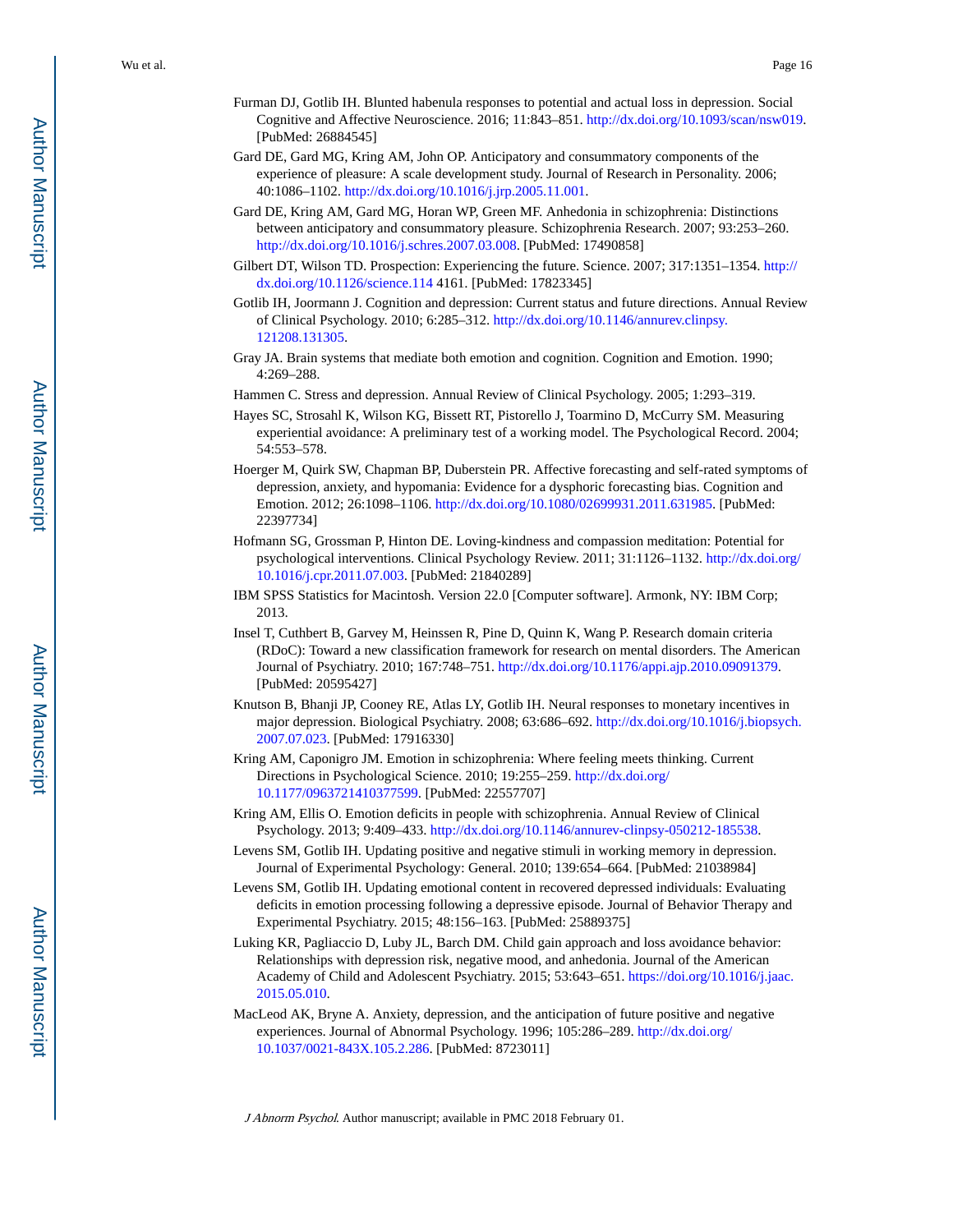- MacLeod AK, Salaminiou E. Reduced positive future-thinking in depression: Cognitive and affective factors. Cognition and Emotion. 2001; 15:99–107. <http://dx.doi.org/10.1080/02699930125776>.
- Mauss IB, Robinson MD. Measures of emotion: A review. Cognition and Emotion. 2009; 23:209–237. <http://dx.doi.org/10.1080/02699930802204677>. [PubMed: 19809584]
- McFarland BR, Klein DN. Emotional reactivity in depression: Diminished responsiveness to anticipated reward but not to anticipated punishment or to nonreward or avoidance. Depression and Anxiety. 2009; 26:117–122.<http://dx.doi.org/10.1002/da.20513>. [PubMed: 18972567]
- Myin-Germeys I, Peeters F, Havermans R, Nicolson NA, deVries MW, Delespaul P, van Os J. Emotional reactivity to daily life stress in psychosis and affective disorder: An experience sampling study. Acta Psychiatrica Scandinavica. 2003; 107:124–131. [http://dx.doi.org/10.1034/j.](http://dx.doi.org/10.1034/j.1600-0447.2003.02025.x) [1600-0447.2003.02025.x.](http://dx.doi.org/10.1034/j.1600-0447.2003.02025.x) [PubMed: 12534438]
- Nakonezny PA, Carmody TJ, Morris DW, Kurian BT, Trivedi MH. Psychometric evaluation of the Snaith-Hamilton pleasure scale in adult outpatients with major depressive disorder. International Clinical Psychopharmacology. 2010; 25:328–333. [PubMed: 20805756]
- Nezlek, JB. Multilevel modeling of diary-style data. In: Mehl, MR., Conner, TS., editors. Handbook of research methods for studying daily life. New York, NY: Guilford Press; 2012. p. 357-383.
- Peeters F, Nicolson NA, Berkhof J, Delespaul P, deVries M. Effects of daily events on mood states in major depressive disorder. Journal of Abnormal Psychology. 2003; 112:203–211. [http://dx.doi.org/](http://dx.doi.org/10.1037/0021-843X.112.2.203) [10.1037/0021-843X.112.2.203.](http://dx.doi.org/10.1037/0021-843X.112.2.203) [PubMed: 12784829]
- Raudenbush, SW., Bryk, AS., Cheong, YF., Congdon, RT., du Toit, M. HLM 7: Hierarchical linear and nonlinear modeling (Version 7.01) [Computer software]. Chicago, IL: Scientific Software International; 2011.
- Rottenberg J, Gross JJ, Gotlib IH. Emotion context insensitivity in major depressive disorder. Journal of Abnormal Psychology. 2005; 114:627–639.<http://dx.doi.org/10.1037/0021-843X.114.4.627>. [PubMed: 16351385]
- Russell JA. A circumplex model of affect. Journal of Personality and Social Psychology. 1980; 39:1161–1178. <http://dx.doi.org/10.1037/h0077714>.
- Saxena A, Luking KR, Barch DM, Pagliaccio D. Individual differences in hedonic capacity, depressed mood, and affective states predict emotional reactivity. Manuscript submitted for publication.
- Schooler, JW., Mauss, IB. To be happy and to know it: The experience and meta-awareness of pleasure. In: Kringelbach, ML., Berridge, KC., editors. Pleasures of the brain. New York, NY: Oxford University Press; 2010. p. 244-254.
- Schultz W. Getting formal with dopamine and reward. Neuron. 2002; 36:241–263. [http://dx.doi.org/](http://dx.doi.org/10.1016/S0896-6273(02)00967-4) [10.1016/S0896-6273\(02\)00967-4.](http://dx.doi.org/10.1016/S0896-6273(02)00967-4) [PubMed: 12383780]
- Sherdell L, Waugh CE, Gotlib IH. Anticipatory pleasure predicts motivation for reward in major depression. Journal of Abnormal Psychology. 2012; 121:51–60. [http://dx.doi.org/10.1037/](http://dx.doi.org/10.1037/a0024945) [a0024945](http://dx.doi.org/10.1037/a0024945). [PubMed: 21842963]
- Thompson RJ, Spectre A, Insel P, Mennin D, Gotlib IH, Gruber J. Positive and negative affective forecasting in remitted individuals with bipolar I disorder, and major depressive disorder, and healthy controls. Manuscript submitted for publication.
- Thompson RJ, Mata J, Jaeggi S, Buschkuehl M, Jonides J, Gotlib IH. The everyday emotional experiences of individuals with major depressive disorder: Examining emotional instability, inertia, and reactivity. Journal of Abnormal Psychology. 2012; 121:819–829. [PubMed: 22708886]
- Treadway MT, Bossaller NA, Shelton RC, Zald DH. Effort-based decision-making in major depressive disorder: A translational model of motivational anhedonia. Journal of Abnormal Psychology. 2012; 121:553–558. <http://dx.doi.org/10.1037/a0028813>. [PubMed: 22775583]
- Treadway MT, Zald DH. Reconsidering anhedonia in depression: Lessons from translational neuroscience. Neuroscience and Biobehavioral Reviews. 2011; 35:537–555. [http://dx.doi.org/](http://dx.doi.org/10.1016/j.neubiorev.2010.06.006) [10.1016/j.neubiorev.2010.06.006.](http://dx.doi.org/10.1016/j.neubiorev.2010.06.006) [PubMed: 20603146]
- Trew JL. Exploring the roles of approach and avoidance in depression: An integrative model. Clinical Psychology Review. 2011; 31:1156–1168.<http://dx.doi.org/10.1016/j.cpr.2011.07.007>. [PubMed: 21855826]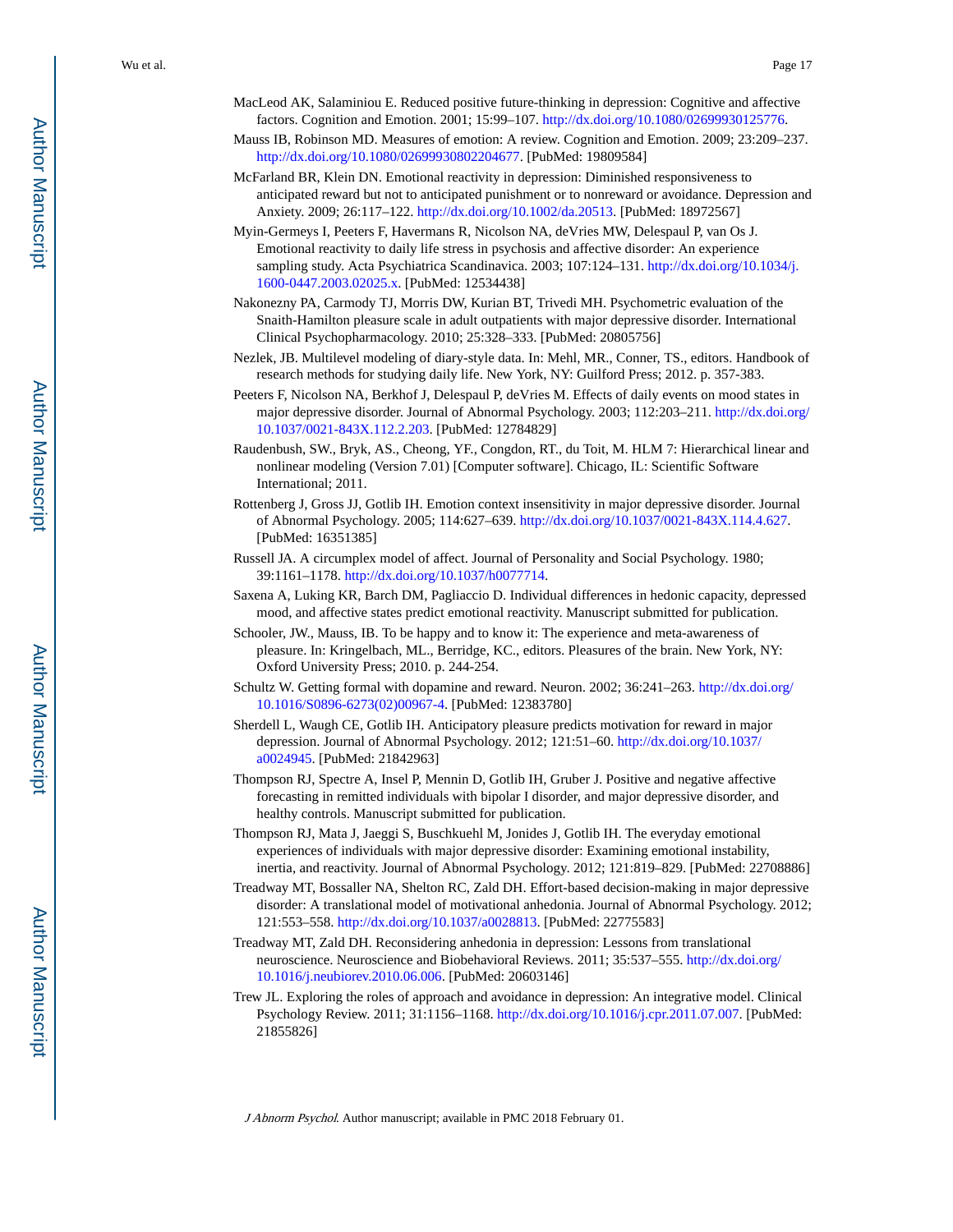- Wenze SJ, Gunthert KC, Ahrens AH, Taylor Bos TC. Biases in short-term mood prediction in individuals with depression and anxiety symptoms. Individual Differences Research. 2013; 11:91– 101. [PubMed: 25339851]
- Wenze SJ, Gunthert KC, German RE. Biases in affective forecasting and recall in individuals with depression and anxiety symptoms. Personality and Social Psychology Bulletin. 2012; 38:895–906. [http://dx.doi.org/10.1177/0146167212447242.](http://dx.doi.org/10.1177/0146167212447242) [PubMed: 22649114]
- Wilson TD, Gilbert DT. Affective forecasting. Advances in Experimental Social Psychology. 2003; 35:345–411. [http://dx.doi.org/10.1016/S0065-2601\(03\)01006-2](http://dx.doi.org/10.1016/S0065-2601(03)01006-2).
- Wilson TD, Gilbert DT. Affective forecasting: Knowing what to want. Current Directions in Psychological Science. 2005; 14:131–134. [http://dx.doi.org/10.1111/j.0963-7214.2005.00355.x.](http://dx.doi.org/10.1111/j.0963-7214.2005.00355.x)
- Yuan JW, Kring AM. Dysphoria and the prediction and experience of emotion. Cognition and Emotion. 2009; 23:1221–1232. [http://dx.doi.org/10.1080/02699930802416453.](http://dx.doi.org/10.1080/02699930802416453)
- Zhang W, Chang S, Guo L, Zhang K, Wang J. The neural correlates of reward-related processing in major depressive disorder: A meta-analysis of functional magnetic resonance imaging studies. Journal of Affective Disorders. 2013; 151:531–539. [http://dx.doi.org/10.1016/j.jad.2013.06.039.](http://dx.doi.org/10.1016/j.jad.2013.06.039) [PubMed: 23856280]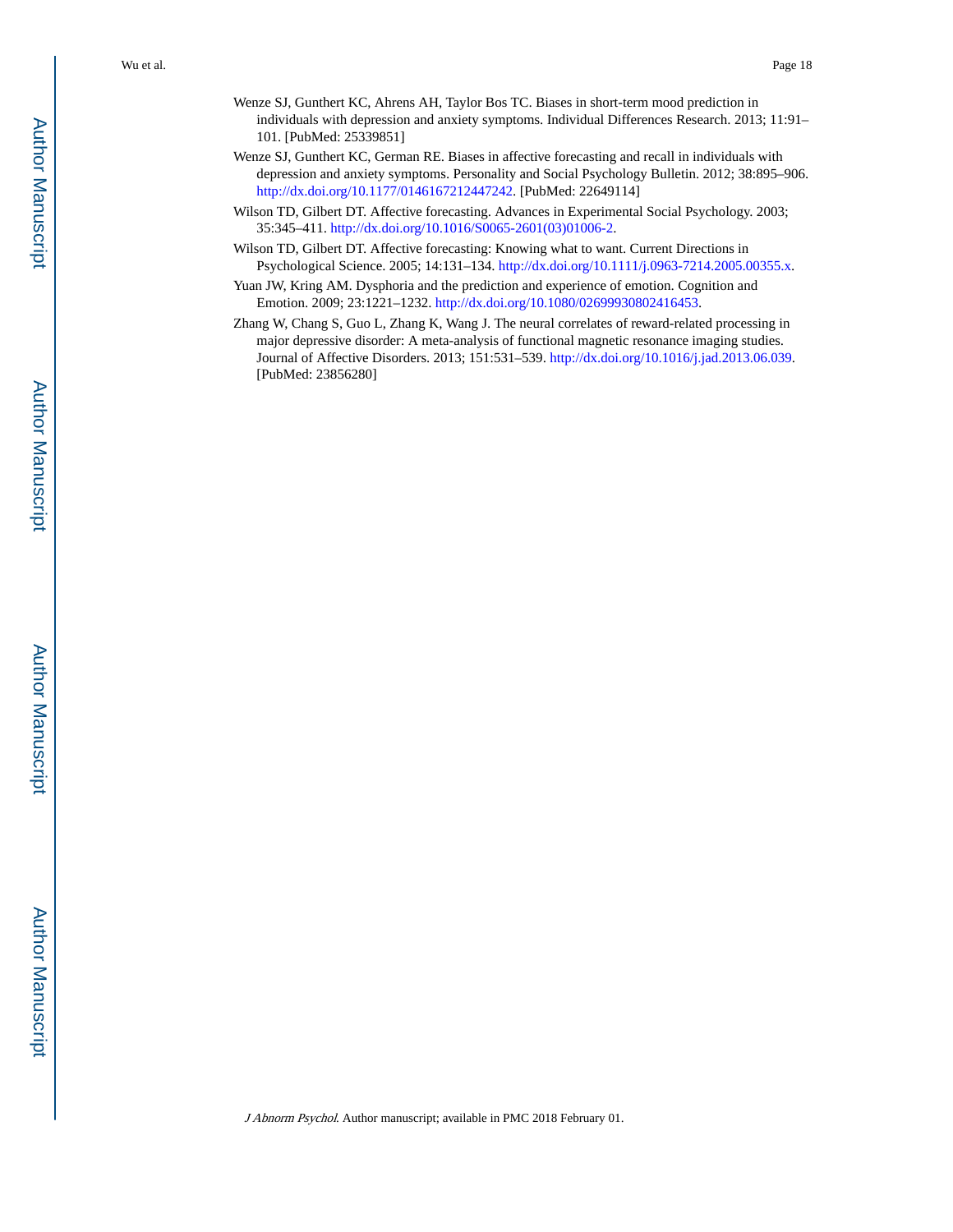

## **Figure 1.**

Mean levels of anticipatory and consummatory pleasure (top panel) and anticipatory and consummatory displeasure (bottom panel) reported by each diagnostic group during the experience sampling week. For displeasure (bottom panel), increasing negative values reflect higher levels of displeasure. CTL = healthy control; MDD = major depressive disorder. Bars represent 95% confidence intervals. \*  $p < .05$ . \*\*  $p < .01$ . \*\*\*  $p < .001$ .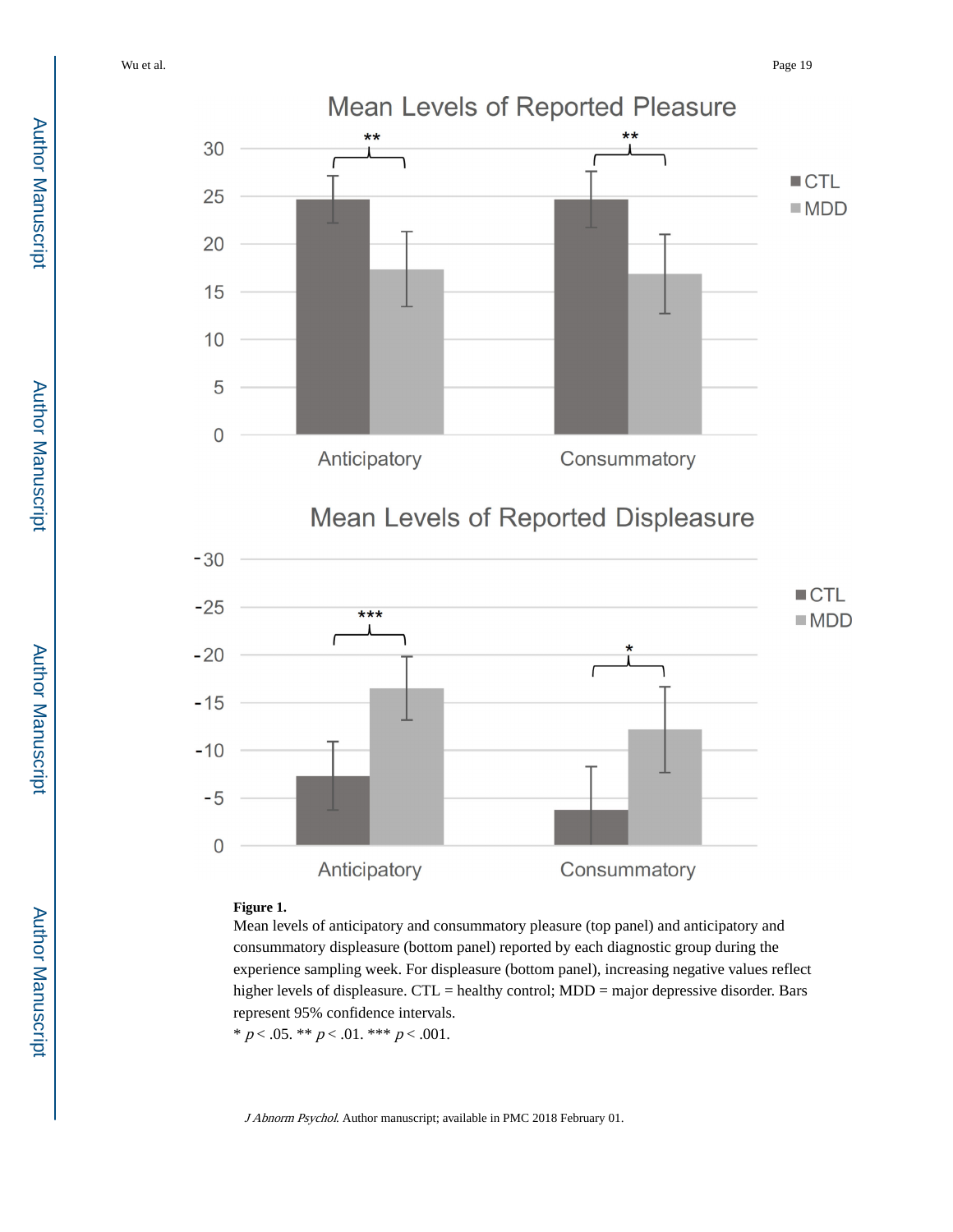## **Table 1**

Demographic and Clinical Characteristics by Diagnostic Group

| <b>Variable</b>                      | <b>CTL</b><br>$(n = 39)$ | <b>MDD</b><br>$(n = 41)$ | <b>Difference Test</b>    |
|--------------------------------------|--------------------------|--------------------------|---------------------------|
| Demographic characteristics          |                          |                          |                           |
| Age $(M, SD)$                        | 31.8(9.7)                | 35.4(9.8)                | $t(78)=-1.67, p=.10$      |
| Gender (% women)                     | 82.1%                    | 78.0%                    | $\chi^2(1)=0.20, p=.66$   |
| Race/Ethnicity <sup>a</sup>          |                          |                          | $\chi^2(5)=3.89, p=.56$   |
| African American                     | 2.6%                     | 5.0%                     |                           |
| American Indian/Alaska Native        | 2.6%                     | 0%                       |                           |
| Asian American                       | 15.4%                    | 20.0%                    |                           |
| Caucasian                            | 59.0%                    | 62.5%                    |                           |
| Hispanic/Latino                      | 5.1%                     | 7.5%                     |                           |
| Other/Multiracial                    | 15.4%                    | 5.0%                     |                           |
| Education                            |                          |                          | $\chi^2(3)=5.89, p=.12$   |
| High school or lower                 | 0%                       | 7.3%                     |                           |
| Some college                         | 33.3%                    | 34.1%                    |                           |
| Bachelor's degree                    | 48.7%                    | 29.3%                    |                           |
| Professional degree                  | 17.9%                    | 29.3%                    |                           |
| <b>Marital Status</b>                |                          |                          | $\chi^2(2)=4.62, p=.10$   |
| Never married                        | 56.4%                    | 39.0%                    |                           |
| Married or cohabiting                | 38.5%                    | 41.5%                    |                           |
| Previously married                   | 5.1%                     | 19.5%                    |                           |
| Clinical characteristics             |                          |                          |                           |
| Current MDE severity $b$             |                          |                          |                           |
| Mild                                 | n/a                      | 5.0%                     |                           |
| Moderate                             | n/a                      | 75.0%                    |                           |
| Severe                               | n/a                      | 20.0%                    |                           |
| Global assessment of functioning $c$ | 87.3 (6.4)               | 55.4 (7.6)               | $t(75)=19.80, p<.001$     |
| Current comorbid anxiety disorder    | 0%                       | 63.4%                    | $\chi^2(1)=33.10, p<.001$ |
| Taking psychotropic medication       | 2.6%                     | 31.7%                    | $\chi^2(1)=11.76, p=.001$ |

Note. CTL = healthy control; MDD = major depressive disorder; MDE = major depressive episode;  $n/a$  = not applicable.

 $a^2$ One MDD participant did not report her race/ethnicity.

b<br>Percentages reported for MDE severity correspond to data from 40 out of 41 MDD participants.

 $c$ Means reported for global assessment of functioning correspond to data from 37 out of 39 CTL participants and 40 out of 41 MDD participants.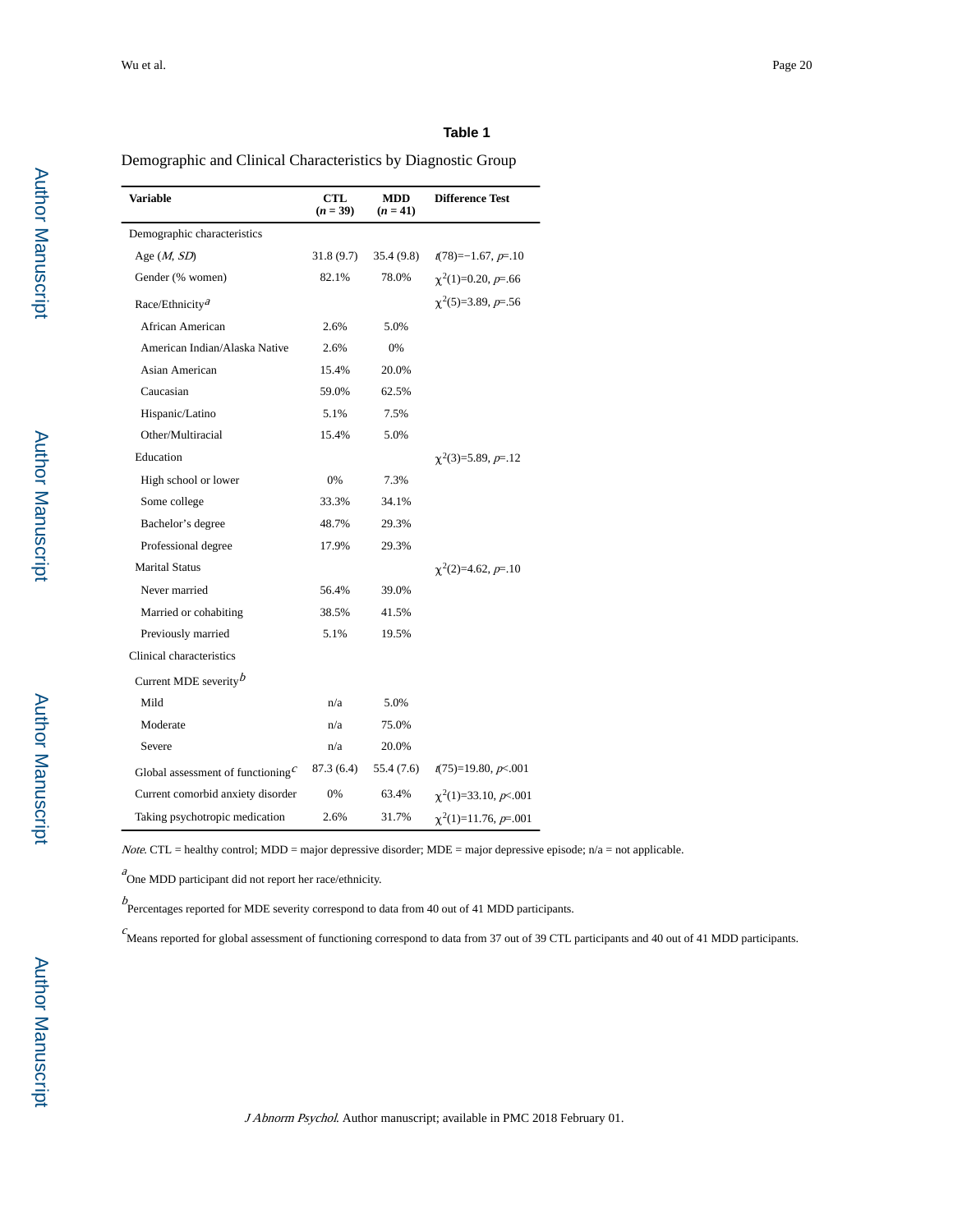## **Table 2**

Frequency of Experience Sampling Items by Diagnostic Group

| Variable                                | CTL<br>$(n = 39)$ | <b>MDD</b><br>$(n = 41)$ | Difference Test           |
|-----------------------------------------|-------------------|--------------------------|---------------------------|
| Total completed prompts                 | 74.5%             | 67 7%                    | $t(78)=1.61, p=.37$       |
| Completed prompts during which:         |                   |                          |                           |
| An activity was MOST looked forward to  | 75.8%             | 73.8%                    | $t(78)=0.44, p=.66$       |
| An activity was LEAST looked forward to | 50.0%             | 67.3%                    | $t(78) = -3.06, p = .003$ |
| Completed activities that were:         |                   |                          |                           |
| MOST looked forward to                  | 67.4%             | 61.6%                    | $t(78)=0.95, p=.34$       |
| LEAST looked forward to                 | 62.6%             | 46.1%                    | $t(78)=2.48, p=.02$       |

 $Note.  $CTL =$  healthy control;  $MDD =$  major depressive disorder.$ 

Wu et al. Page 21